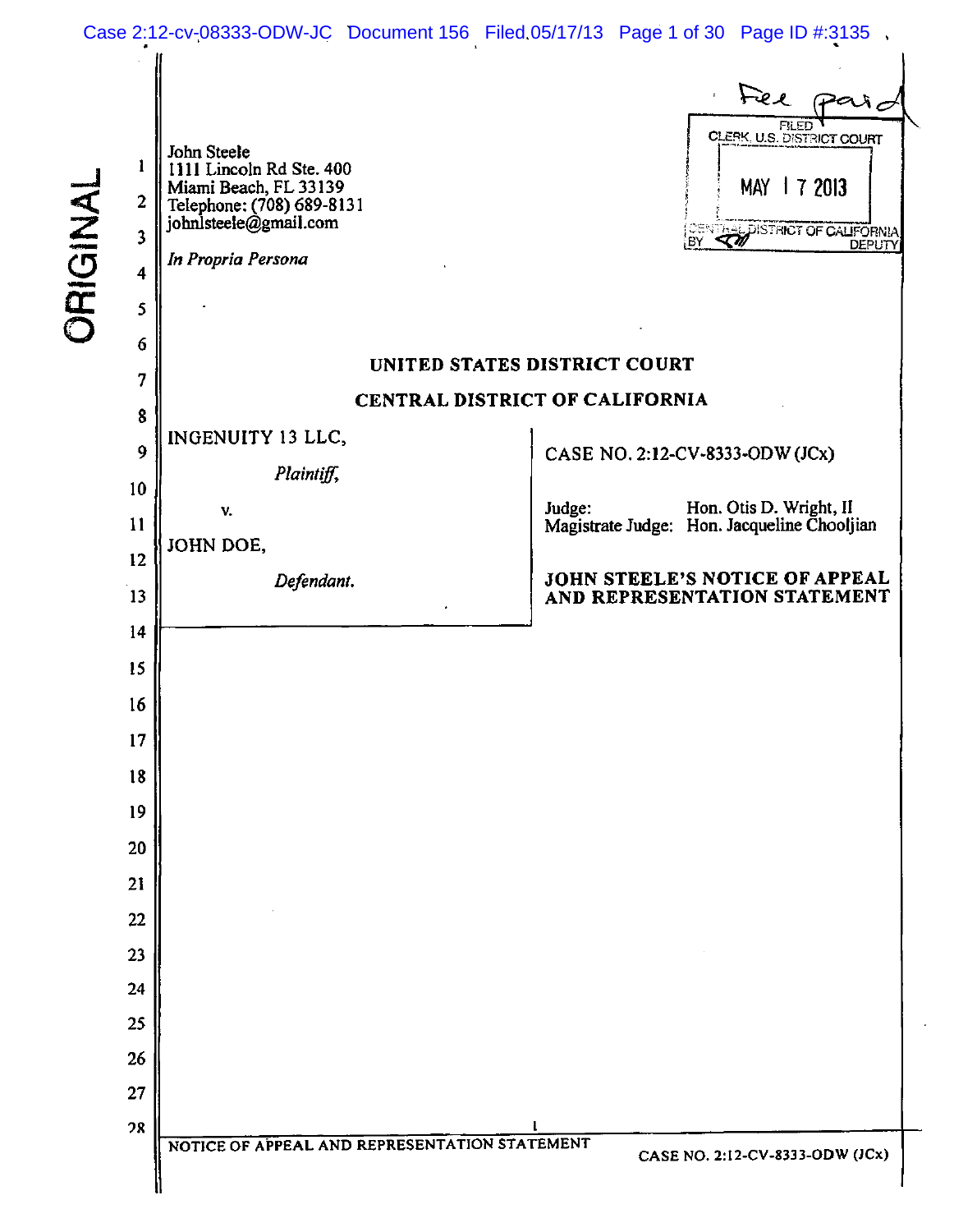| 1              | <b>NOTICE OF APPEAL</b>                                                                          |  |  |
|----------------|--------------------------------------------------------------------------------------------------|--|--|
| $\overline{2}$ | NOTICE IS HEREBY GIVEN that John Steele hereby appeals to the United States                      |  |  |
| 3              | Court of Appeals for the Ninth Circuit from: (1) the Court's May 6, 2013 Order Issuing Sanctions |  |  |
| 4              | (ECF No. 130), attached as Exhibit A; (2) the Court's Order Granting Request for Leave to File a |  |  |
| 5              | Reply (ECF No. 116) attached as Exhibit B; (3) the Court's March 14, 2013 Order to show cause    |  |  |
| 6              | (ECF No. 86) (amending and incorporating ECF No. 48) attached as Exhibit C; and (4) the Court's  |  |  |
| 7              | Order to appear (ECF No. 66) attached as Exhibit D.                                              |  |  |
| 8              |                                                                                                  |  |  |
| 9              | Respectfully submitted,                                                                          |  |  |
| 10             | DATED: May 17, 2013                                                                              |  |  |
| 11             | John/Steele                                                                                      |  |  |
| 12             | 1111 Lincoln Rd Ste. 400                                                                         |  |  |
| 13             | Miami Beach, FL 33139<br>Telephone: (708) 689-8131                                               |  |  |
| 14             | johnisteele@gmail.com<br>In Propria Persona                                                      |  |  |
| 15             |                                                                                                  |  |  |
| 16             |                                                                                                  |  |  |
| 17             |                                                                                                  |  |  |
| 18             |                                                                                                  |  |  |
| 19             |                                                                                                  |  |  |
| 20             |                                                                                                  |  |  |
| 21             |                                                                                                  |  |  |
| 22             |                                                                                                  |  |  |
| 23             |                                                                                                  |  |  |
| 24             |                                                                                                  |  |  |
| 25             |                                                                                                  |  |  |
| 26             |                                                                                                  |  |  |
| 27             |                                                                                                  |  |  |
| 28             | 2<br>NOTICE OF APPEAL AND REPRESENTATION STATEMENT<br>CASE NO. 2:12-CV-8333-ODW (JCx)            |  |  |
|                |                                                                                                  |  |  |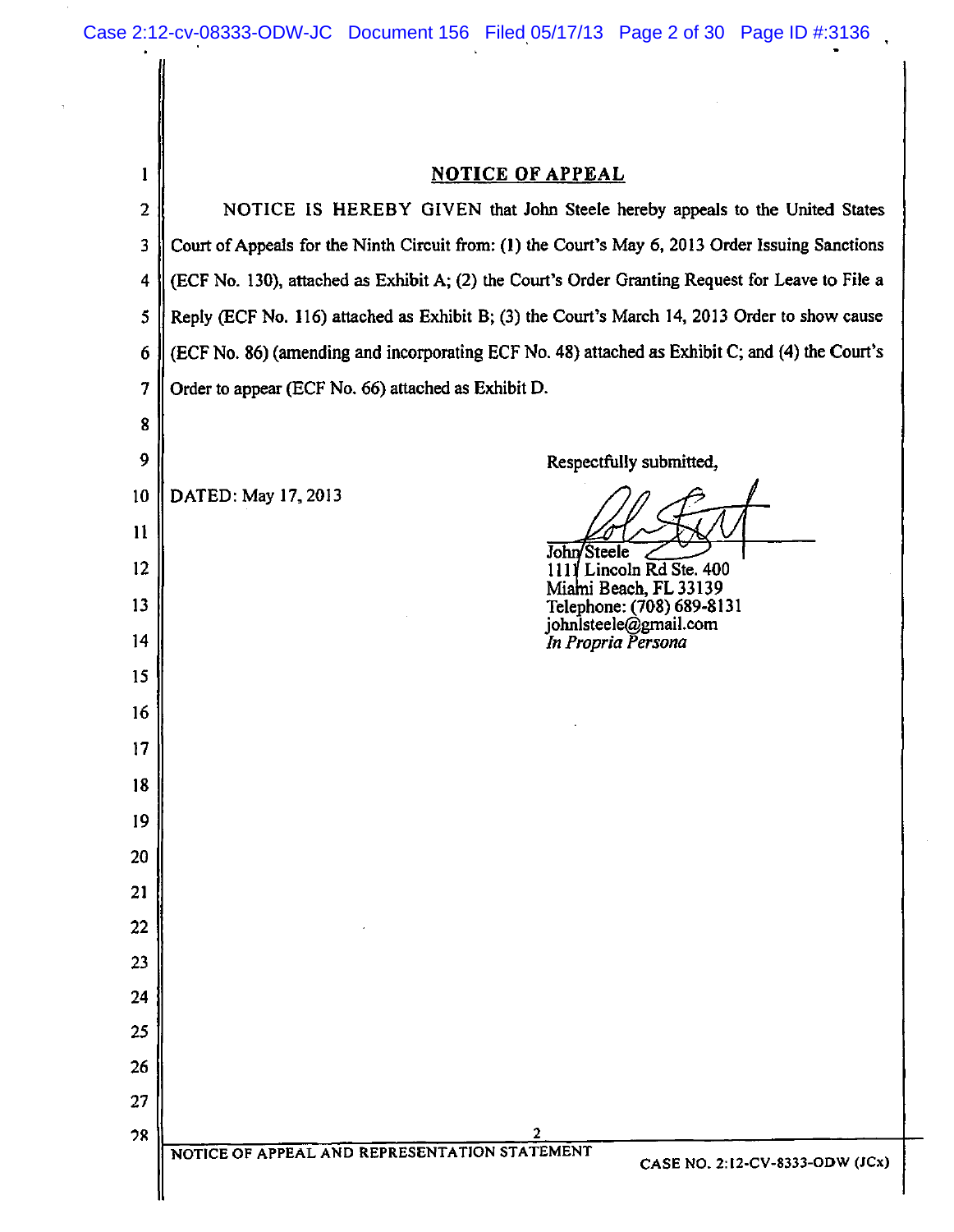#### REPRESENTATION STATEMENT

| 1                       |                                                                                               |                                                                                                          |  |  |  |
|-------------------------|-----------------------------------------------------------------------------------------------|----------------------------------------------------------------------------------------------------------|--|--|--|
| $\overline{2}$          | The undersigned is proceeding in propria persona. Pursuant to Rule 12(b) of the Federal       |                                                                                                          |  |  |  |
| 3                       | Rules of Appellate Procedure and Circuit Rule 3-2(b), John Steele submits this Representation |                                                                                                          |  |  |  |
| $\overline{\mathbf{4}}$ |                                                                                               | Statement. The following list identifies all parties to the action and all persons and entities affected |  |  |  |
| 5                       |                                                                                               | by the orders appealed from, and it identifies their respective counsel by name, firm, address,          |  |  |  |
| 6                       | telephone number, and e-mail, where appropriate:                                              |                                                                                                          |  |  |  |
| 7                       |                                                                                               |                                                                                                          |  |  |  |
| 8                       |                                                                                               |                                                                                                          |  |  |  |
| 9                       |                                                                                               |                                                                                                          |  |  |  |
|                         | <b>PARTIES</b>                                                                                | <b>COUNSEL OF RECORD</b>                                                                                 |  |  |  |
| 10                      | Non-Party John Steele                                                                         | John Steele                                                                                              |  |  |  |
| 11                      |                                                                                               | 1111 Lincoln Rd Ste. 400<br>Miami Beach, FL 33139                                                        |  |  |  |
| 12                      |                                                                                               | Telephone: (708) 689-8131<br>johnlsteele@gmail.com                                                       |  |  |  |
| 13                      |                                                                                               | In Propria Persona                                                                                       |  |  |  |
| 14                      | Plaintiff Ingenuity 13, LLC and<br>related-case Plaintiff AF Holdings, LLC                    | Brett L. Gibbs, Esq. (SBN 251000)<br>Of Counsel to Prenda Law Inc.                                       |  |  |  |
| 15                      |                                                                                               | 38 Miller Avenue, Suite 263<br>Mill Valley, CA 94941                                                     |  |  |  |
| 16                      |                                                                                               | 415-325-5900                                                                                             |  |  |  |
| 17                      |                                                                                               | blgibbs@wefightpiracy.com                                                                                |  |  |  |
| 18                      | Non-Party Putative John Doe                                                                   | Morgan Pietz (SBN 260629)<br>The Pietz Law Firm                                                          |  |  |  |
|                         |                                                                                               | 3770 Highland Ave., Ste. 206<br>Manhattan Beach, CA 90266                                                |  |  |  |
| 19                      |                                                                                               | mpietz@pietzlawfirm.com<br>Telephone: (310) 424-5557                                                     |  |  |  |
| 20                      |                                                                                               | Facsimile: (310)546-5301                                                                                 |  |  |  |
| 21                      |                                                                                               | Nicholas Ranallo<br>371 Dogwood Way                                                                      |  |  |  |
| 22                      |                                                                                               | Boulder Creek, CA 95006<br>nick@ranallolawoffice.com                                                     |  |  |  |
| 23                      |                                                                                               | Telephone: (831) 703-4011                                                                                |  |  |  |
| 24                      |                                                                                               | $\text{Fax: } (831)$ 533-5703                                                                            |  |  |  |
| 25                      |                                                                                               |                                                                                                          |  |  |  |
| 26                      |                                                                                               |                                                                                                          |  |  |  |
| 27                      |                                                                                               |                                                                                                          |  |  |  |
| 28                      |                                                                                               | 3                                                                                                        |  |  |  |
|                         | NOTICE OF APPEAL AND REPRESENTATION STATEMENT                                                 | CASE NO. 2:12-CV-8333-ODW (JCx)                                                                          |  |  |  |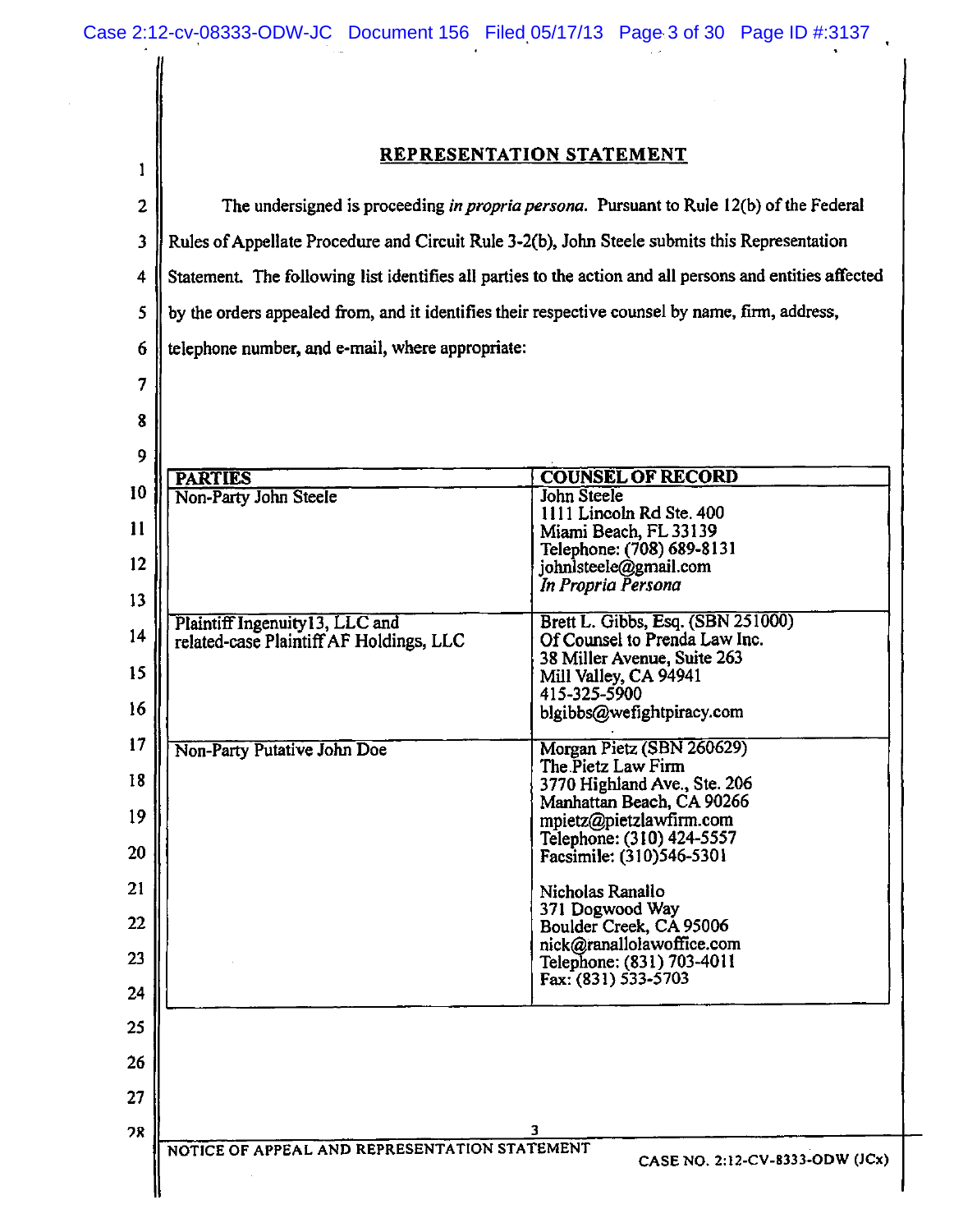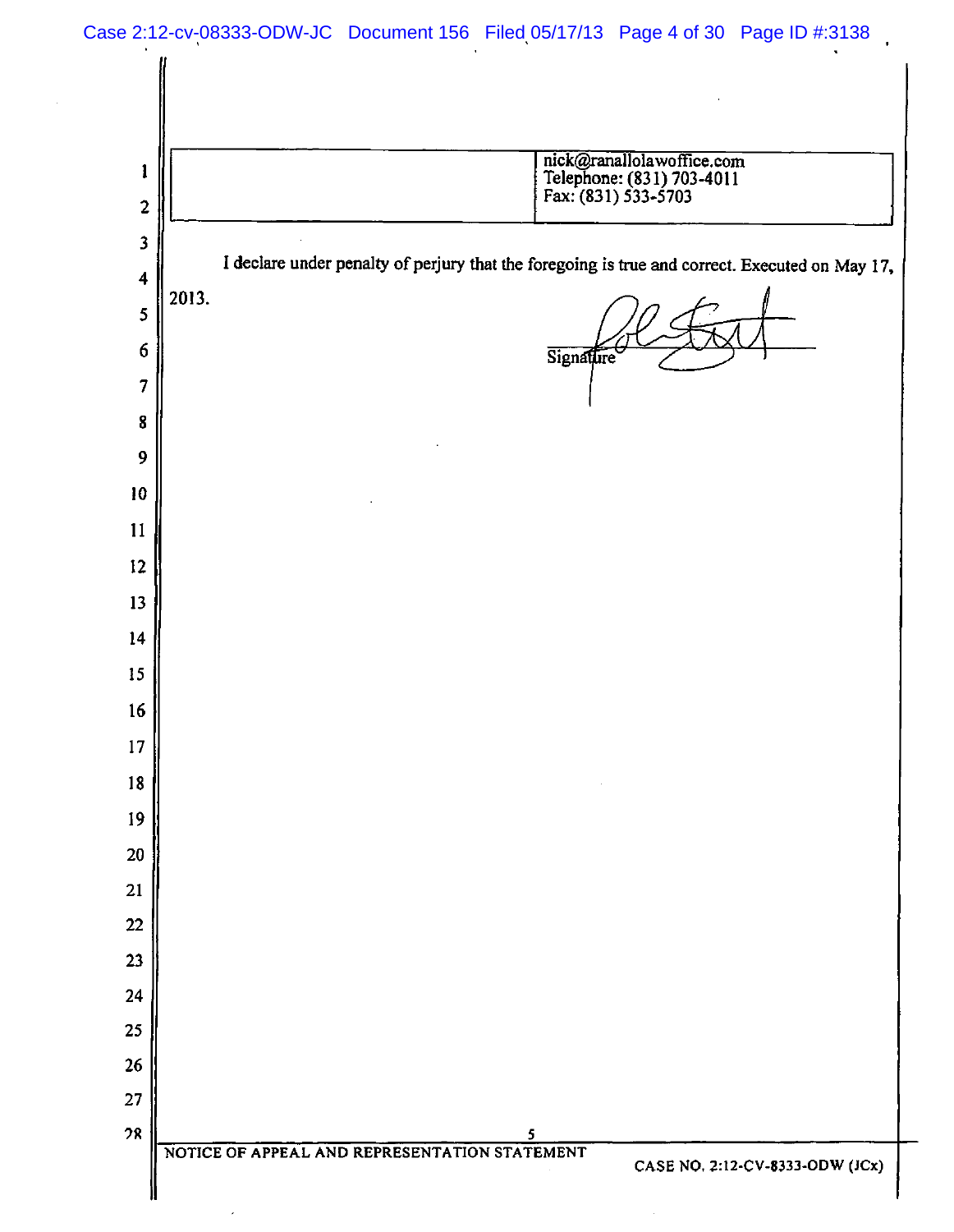Case 2:12-cv-08333-ODW-JC Document 156 Filed 05/17/13 Page 5 of 30 Page ID #:3139

 $\Delta\Delta\Delta\approx 0.1$ 

 $\mathcal{L}^{\text{max}}_{\text{max}}$  and  $\mathcal{L}^{\text{max}}_{\text{max}}$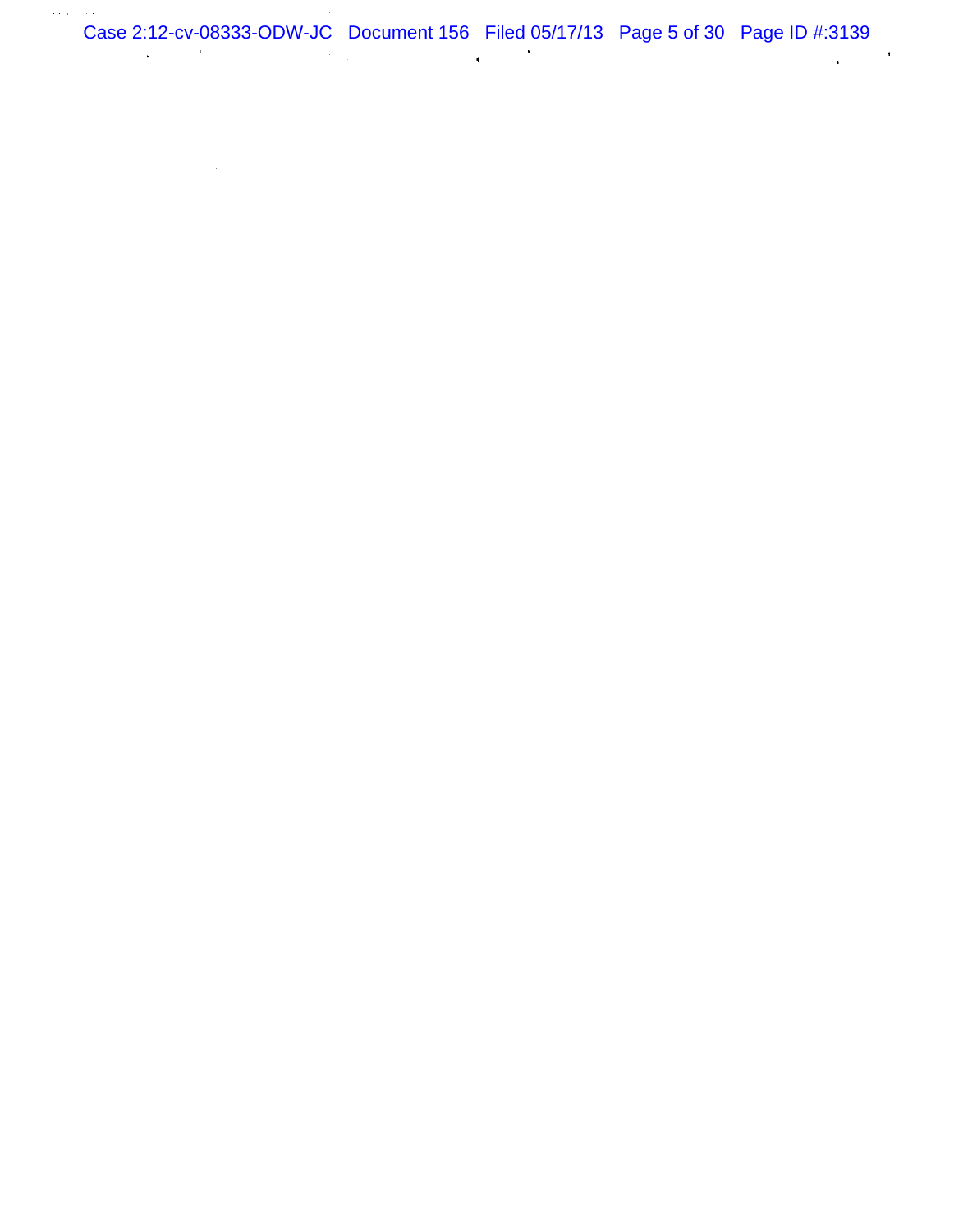Case 2:12-cv-08333-ODW-JC Document 156 Filed 05/17/13 Page 6 of 30 Page ID #:3140

# **EXHIBIT A**

## Case No.: 2:12-cv-08333-ODW-JC

# Dkt. Entry 130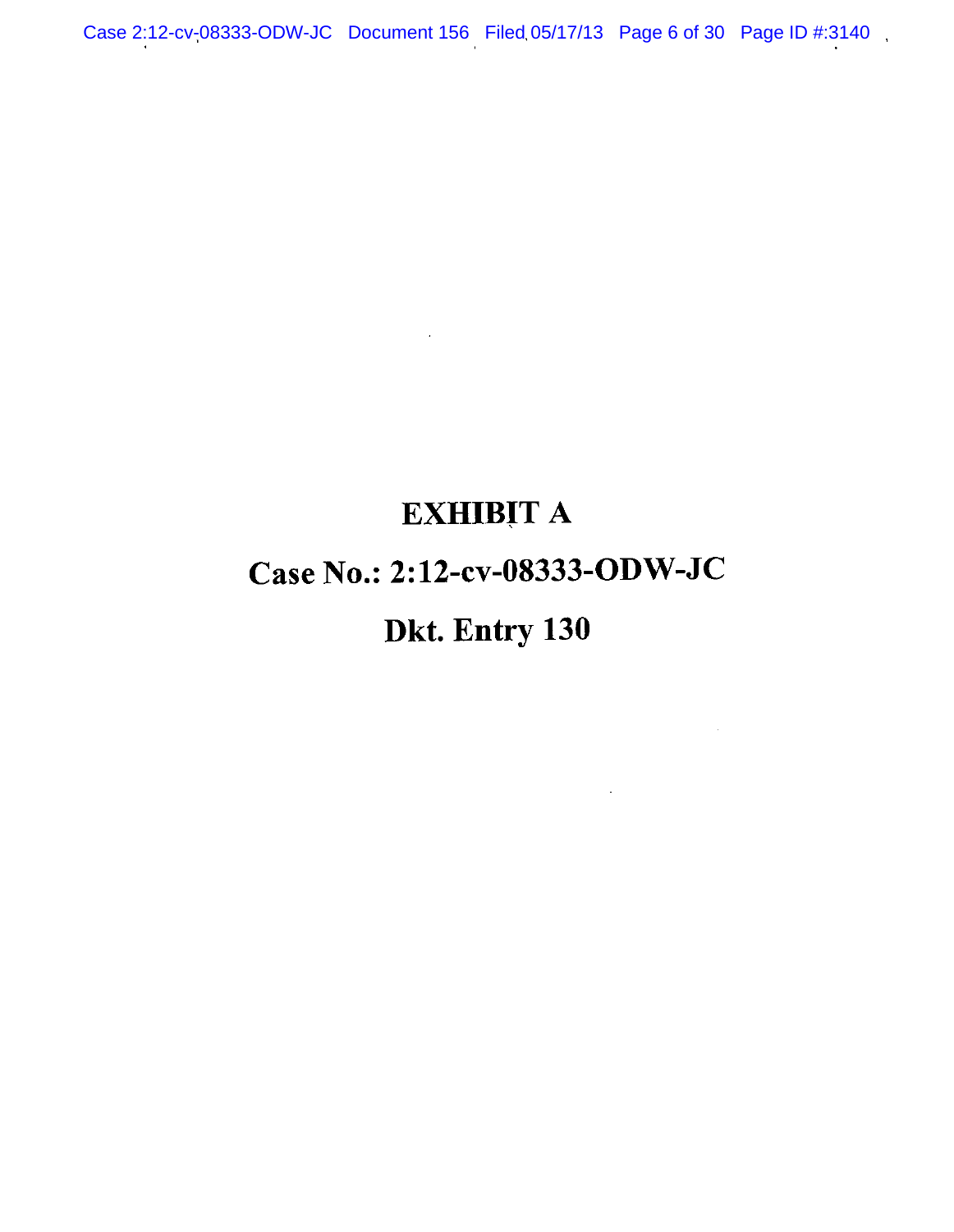|                |                                                                                                                                                                                            | Case 2:12-cv-08333-ODW-JC Document 156 Filed 05/17/13 Page 7 of 30 Page ID #:3141                                                                                                            |  |
|----------------|--------------------------------------------------------------------------------------------------------------------------------------------------------------------------------------------|----------------------------------------------------------------------------------------------------------------------------------------------------------------------------------------------|--|
|                | Case 2:12-cv-08333-ODW-JC Document 130 Filed 05/06/13 Page 1 of 11 Page ID #:2889                                                                                                          |                                                                                                                                                                                              |  |
|                |                                                                                                                                                                                            |                                                                                                                                                                                              |  |
| 1              |                                                                                                                                                                                            |                                                                                                                                                                                              |  |
| $\overline{2}$ |                                                                                                                                                                                            |                                                                                                                                                                                              |  |
| 3              |                                                                                                                                                                                            |                                                                                                                                                                                              |  |
| 4              |                                                                                                                                                                                            |                                                                                                                                                                                              |  |
| 5              |                                                                                                                                                                                            |                                                                                                                                                                                              |  |
| 6              |                                                                                                                                                                                            |                                                                                                                                                                                              |  |
| 7              |                                                                                                                                                                                            |                                                                                                                                                                                              |  |
| 8              | UNITED STATES DISTRICT COURT                                                                                                                                                               |                                                                                                                                                                                              |  |
| 9              |                                                                                                                                                                                            | <b>CENTRAL DISTRICT OF CALIFORNIA</b>                                                                                                                                                        |  |
| 10             |                                                                                                                                                                                            |                                                                                                                                                                                              |  |
| 11             | INGENUITY 13 LLC,                                                                                                                                                                          | Case No. 2:12-cv-8333-ODW(JCx)                                                                                                                                                               |  |
| 12             | Plaintiff,<br>V.                                                                                                                                                                           | <b>ORDER ISSUING SANCTIONS</b>                                                                                                                                                               |  |
| 13             | JOHN DOE,                                                                                                                                                                                  |                                                                                                                                                                                              |  |
| 14             | Defendant.                                                                                                                                                                                 |                                                                                                                                                                                              |  |
| 15             |                                                                                                                                                                                            |                                                                                                                                                                                              |  |
| 16<br>17       | "The needs of the many outweigh the needs of the few."<br>-Spock, Star Trek II: The Wrath of Khan (1982).                                                                                  |                                                                                                                                                                                              |  |
| 18             | I.                                                                                                                                                                                         | <b>INTRODUCTION</b>                                                                                                                                                                          |  |
| 19             | Plaintiffs <sup>1</sup> have outmaneuvered the legal system. <sup>2</sup> They've discovered the                                                                                           |                                                                                                                                                                                              |  |
| 20             | nexus of antiquated copyright laws, paralyzing social stigma, and unaffordable                                                                                                             |                                                                                                                                                                                              |  |
| 21             | defense costs. And they exploit this anomaly by accusing individuals of illegally                                                                                                          |                                                                                                                                                                                              |  |
| 22             | downloading a single pornographic video. Then they offer to settle-for a sum                                                                                                               |                                                                                                                                                                                              |  |
| 23             | <sup>1</sup> The term "Plaintiffs" used in this order refers to AF Holdings LLC, Ingenuity 13 LLC, as well as                                                                              |                                                                                                                                                                                              |  |
| 24             | related entities, individuals, and attorneys that collaborated in the underlying scheme fronted by AF<br>Holdings and Ingenuity 13.                                                        |                                                                                                                                                                                              |  |
| 25             | $2$ This order concerns conduct committed in the following related cases: AF Holdings LLC v. Doe,                                                                                          |                                                                                                                                                                                              |  |
| 26             | No. 2:12-cv-6636-ODW(JCx) (C.D. Cal. filed Aug. 1, 2012); AF Holdings LLC v. Doe, No. 2:12-cv-<br>6669-ODW(JCx) (C.D. Cal. filed Aug. 2, 2012); Ingenuity 13 LLC v. Doe, No. 2:12-cv-6662- |                                                                                                                                                                                              |  |
| 27             |                                                                                                                                                                                            | ODW(JCx) (C.D. Cal. filed Aug. 2, 2012); Ingenuity 13 LLC v. Doe, No. 2:12-cv-6668-ODW(JCx)<br>(C.D. Cal. filed Aug. 2, 2012); Ingenuity 13 LLC v. Doe, No. 2:12-cv-8333-ODW(JCx) (C.D. Cal. |  |
|                | filed Sept. 27, 2012).                                                                                                                                                                     |                                                                                                                                                                                              |  |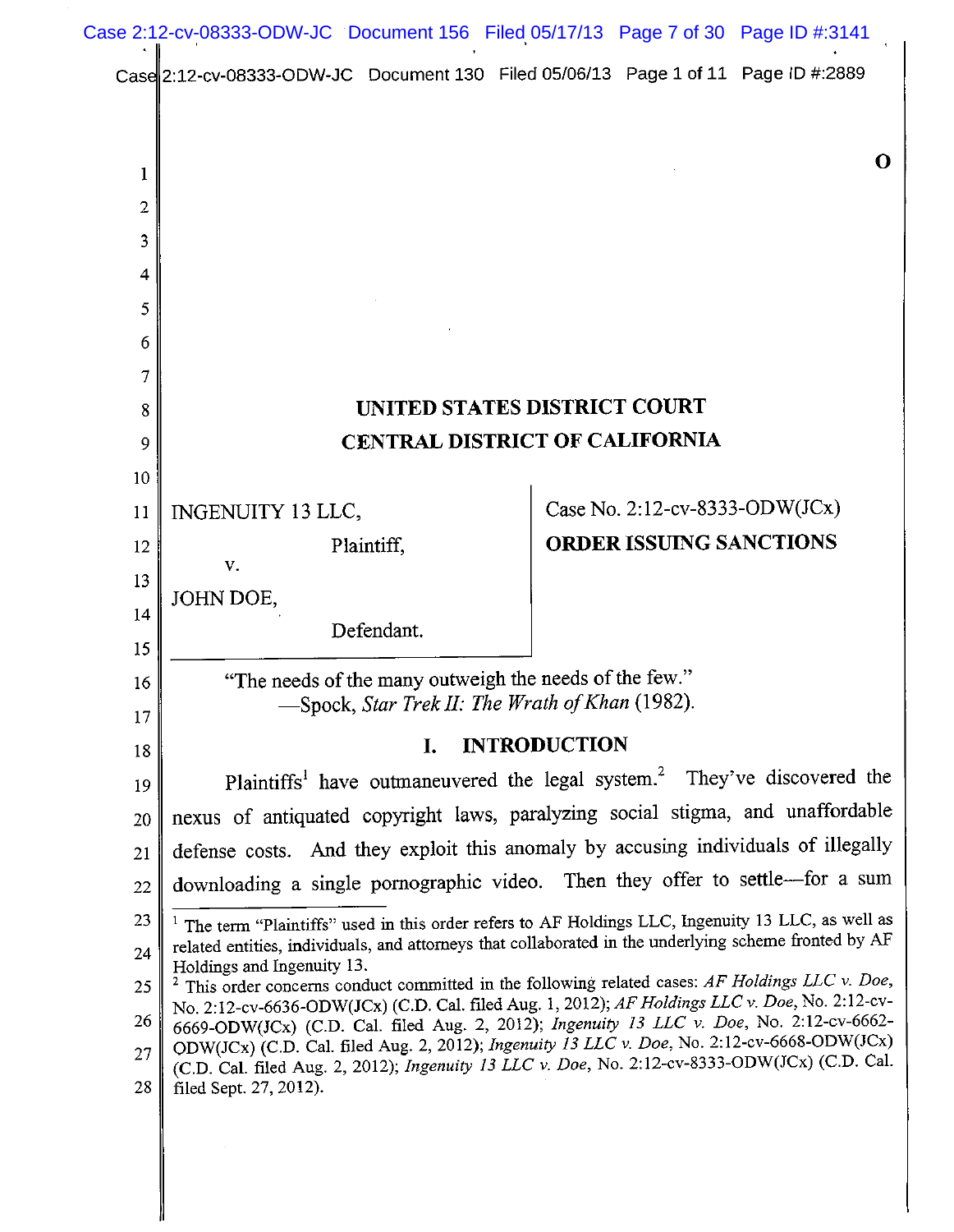calculated to be just below the cost of a bare-bones defense. For these individuals,  $\mathbf{1}$ resistance is futile; most reluctantly pay rather than have their names associated with  $\overline{2}$ So now, copyright laws originally designed to illegally downloading porn. 3 compensate starving artists allow, starving attorneys in this electronic-media era to  $\overline{4}$ plunder the citizenry. 5

Plaintiffs do have a right to assert their intellectual-property rights, so long as 6 they do it right. But Plaintiffs' filing of cases using the same boilerplate complaint  $\tau$ against dozens of defendants raised the Court's alert. It was when the Court realized 8 Plaintiffs engaged their cloak of shell companies and fraud that the Court went to 9 battlestations. 10

11

#### PROCEDURAL HISTORY II.

The Court issued its February 7, 2013 Order to Show Cause re Sanctions to 12 allow counsel, Brett Gibbs, to explain why he ignored the Court's discovery-stay 13 Order, filed complaints without reasonable investigation, and defrauded the Court by 14 asserting a copyright assignment secured with a stolen identity. (ECF No. 48.) As 15 evidence materialized, it turned out that Gibbs was just a redshirt. 16

Gibbs's behavior in the porno-trolling collective was controlled by several 17 attorneys, under whom other individuals also took their orders. Because it was 18 conceivable that these attorneys (and others) were culpable for Gibbs's conduct, the 19 Court ordered these parties to appear. 20

The following additional parties were ordered to appear: (a) John Steele, of 21 Steele Hansmeier PLLC, Prenda Law, Inc., and/or Livewire Holdings LLC; (b) Paul 22 Hansmeier, of Steele Hansmeier PLLC and/or Livewire Holdings LLC; (c) Paul 23 Duffy, of Prenda Law, Inc.; (d) Angela Van Den Hemel, of Prenda Law, Inc.; 24 (e) Mark Lutz, of Prenda Law, Inc., AF Holdings LLC, and/or Ingenuity 13 LLC; 25 (f) Alan Cooper, of AF Holdings LLC; (g) Peter Hansemeier, of 6881 Forensics, LLC; 26 (h) Prenda Law, Inc.; (i) Livewire Holdings LLC; (j) Steele Hansmeier PLLC; (k) AF 27 Holdings LLC; (1) Ingenuity 13 LLC; (m) 6881 Forensics, LLC; and (n) Alan Cooper, 28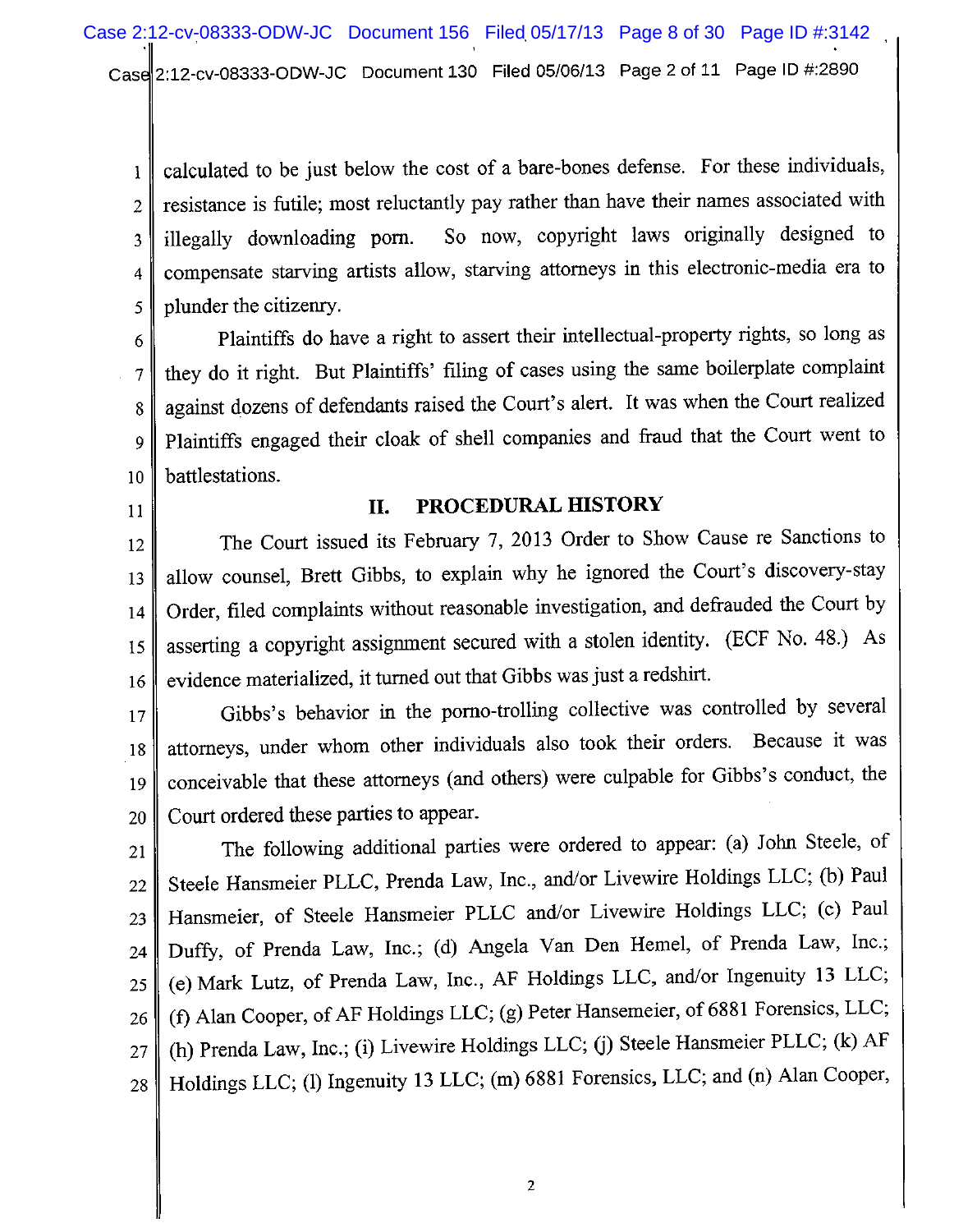of 2170 Highway 47 North, Isle, MN 56342. (ECF Nos. 66, 86.) These parties were  $\mathbf{1}$ ordered to show cause why they should not be sanctioned for their behind-the-scenes  $\overline{2}$ role in the conduct facially perpetrated by Gibbs. These parties were also ordered to 3 explain the nature of their operations, relationships, and financial interests.  $\overline{\mathbf{4}}$ 

5

#### **LEGAL STANDARD** III.

The Court has a duty to supervise the conduct of attorneys appearing before it. 6 Erickson v. Newmar Corp., 87 F.3d 298, 301 (9th Cir. 1996). The power to punish  $\overline{7}$ contempt and to coerce compliance with issued orders is based on statutes and the 8 Court's inherent authority. Int'l Union, United Mine Workers of Am. v. Bagwell, 512 9 U.S. 821, 831 (1994). Though this power must be exercised with restraint, the Court  $10$ has wide latitude in fashioning appropriate sanctions to fit the conduct. See Roadway  $11$ Express, Inc. v. Piper, 447 U.S. 752, 764-65 (1980). 12

Under the Court's inherent authority, parties and their lawyers may be 13 sanctioned for improper conduct. Fink v. Gomez, 239 F.3d 989, 991 (9th Cir. 2001).  $14$ This inherent power extends to a full range of litigation abuses, the litigant must have 15 engaged in bad faith or willful disobedience of a court's order. Id. at 992. Sanctions 16 under the Court's inherent authority are particularly appropriate for fraud perpetrated 17 on the court. See Chambers v. NASCO, Inc., 501 U.S. 32, 54 (1991). 18

19

#### **DISCUSSION** IV.

**Findings of fact**  $\mathbf{A}$ . 20

Based on the evidence presented on the papers and through sworn testimony, 21 the Court finds the following facts, including those based on adverse inferences drawn 22 from Steele, Hansmeier, Duffy, and Van Den Hemel's blanket refusal to testify.<sup>3</sup> 23

Steele, Hansmeier, and Duffy ("Principals") are attorneys with shattered  $1.$ 24 law practices. Seeking easy money, they conspired to operate this enterprise and 25

26

3

<sup>&</sup>lt;sup>3</sup> Even if their refusal was based on the Fifth Amendment privilege against self-incrimination, the 27 Court still may draw adverse inferences against them in this civil proceeding. Baxter v. Palmigiano, 28 425 U.S. 308, 318 (1976).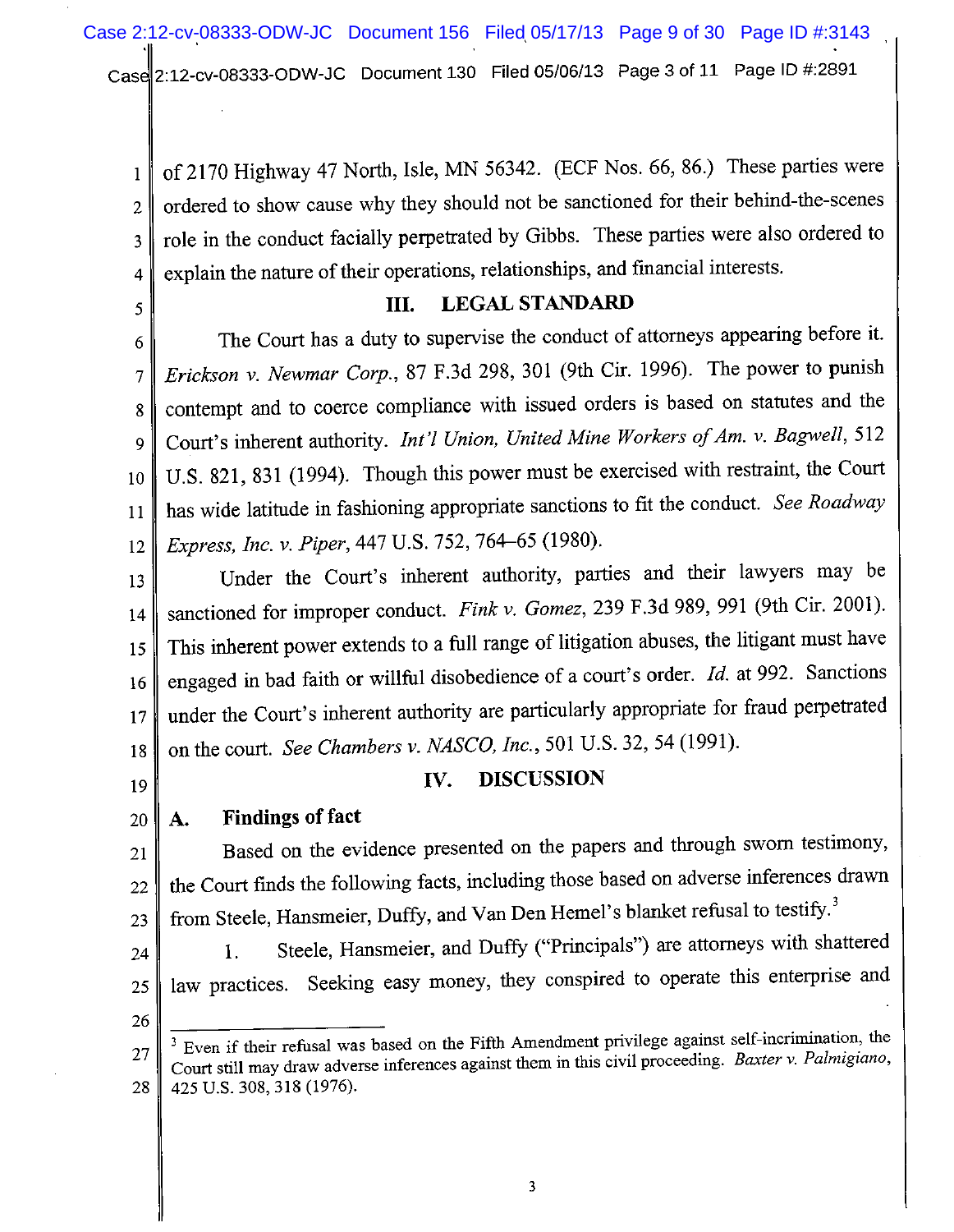Case 2:12-cv-08333-ODW-JC Document 156 Filed 05/17/13 Page 10 of 30 Page ID #:3144 Case 2:12-cv-08333-ODW-JC Document 130 Filed 05/06/13 Page 4 of 11 Page ID #:2892

formed the AF Holdings and Ingenuity 13 entities (among other fungible entities) for  $\mathbf{1}$ the sole purpose of litigating copyright-infringement lawsuits. They created these  $\overline{2}$ entities to shield the Principals from potential liability and to give an appearance of 3 legitimacy.  $\overline{4}$ 

5

6

 $\overline{7}$ 

AF Holdings and Ingenuity 13 have no assets other than several  $\overline{2}$ . copyrights to pornographic movies. There are no official owners or officers for these two offshore entities, but the Principals are the de facto owners and officers.

The Principals started their copyright-enforcement crusade in about 2010,  $3<sup>1</sup>$ 8 through Prenda Law, which was also owned and controlled by the Principals. Their 9 litigation strategy consisted of monitoring BitTorrent download activity of their 10 copyrighted pornographic movies, recording IP addresses of the computers 11 downloading the movies, filing suit in federal court to subpoena Internet Service 12 Providers ("ISPs") for the identity of the subscribers to these IP addresses, and 13 sending cease-and-desist letters to the subscribers, offering to settle each copyright- $14$ infringement claim for about \$4,000. 15

- This nationwide strategy was highly successful because of statutory- $\overline{4}$ . 16 copyright damages, the pornographic subject matter, and the high cost of litigation. 17 Most defendants settled with the Principals, resulting in proceeds of millions of 18 dollars due to the numerosity of defendants. These settlement funds resided in the 19 Principals' accounts and not in accounts belonging to AF Holdings or Ingenuity 13. 20 No taxes have been paid on this income. 21
- 22

For defendants that refused to settle, the Principals engaged in vexatious  $5<sub>1</sub>$ litigation designed to coerce settlement. These lawsuits were filed using boilerplate 23 complaints based on a modicum of evidence, calculated to maximize settlement 24 profits by minimizing costs and effort. 25

The Principals have shown little desire to proceed in these lawsuits when 6. 26 faced with a determined defendant. Instead of litigating, they dismiss the case. When 27 pressed for discovery, the Principals offer only disinformation-even to the Court. 28

 $\overline{4}$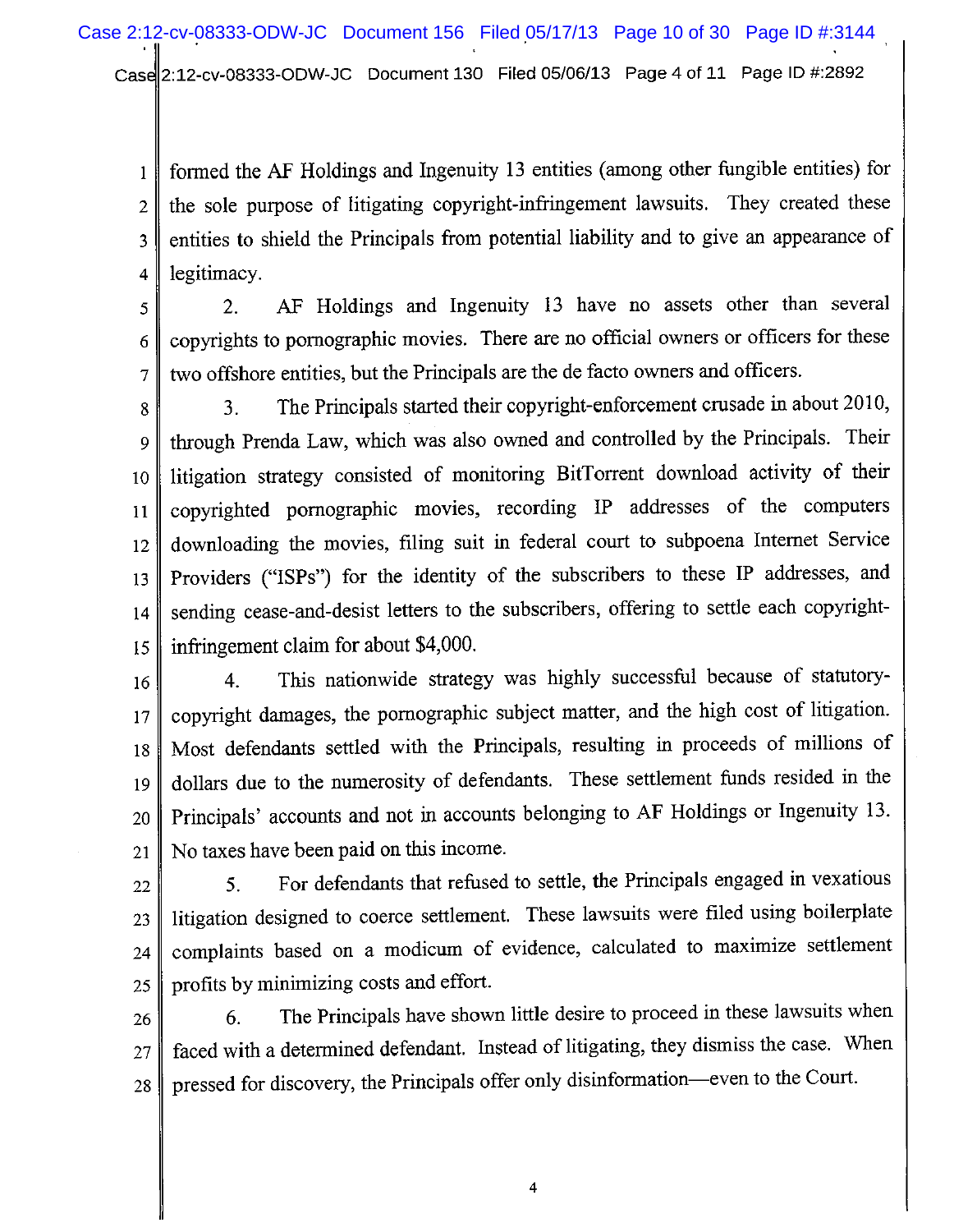Case 2:12-cv-08333-ODW-JC Document 130 Filed 05/06/13 Page 5 of 11 Page ID #:2893

The Principals have hired willing attorneys, like Gibbs, to prosecute these  $7.$  $\mathbf{1}$ cases. Though Gibbs is culpable for his own conduct before the Court, the Principals  $\overline{2}$ directed his actions. In some instances, Gibbs operated within narrow parameters  $\overline{3}$ given to him by the Principals, whom he called "senior attorneys." 4

5

6

 $\overline{7}$ 

8

The Principals maintained full control over the entire copyright-litigation 8. operation. The Principals dictated the strategy to employ in each case, ordered their hired lawyers and witnesses to provide disinformation about the cases and the nature of their operation, and possessed all financial interests in the outcome of each case.

The Principals stole the identity of Alan Cooper (of 2170 Highway 47 9. 9 North, Isle, MN 56342). The Principals fraudulently signed the copyright assignment 10 for "Popular Demand" using Alan Cooper's signature without his authorization, 11 holding him out to be an officer of AF Holdings. Alan Cooper is not an officer of AF 12 Holdings and has no affiliation with Plaintiffs other than his employment as a 13 groundskeeper for Steele. There is no other person named Alan Cooper related to AF  $14$ Holdings or Ingenuity 13. 15

The Principals ordered Gibbs to commit the following acts before this 10. 16 Court: file copyright-infringement complaints based on a single snapshot of Internet 17 activity; name individuals as defendants based on a statistical guess; and assert a 18 copyright assignment with a fraudulent signature. The Principals also instructed 19 Gibbs to prosecute these lawsuits only if they remained profitable; and to dismiss 20 them otherwise. 21

Plaintiffs have demonstrated their willingness to deceive not just this 11. 22 Court, but other courts where they have appeared. Plaintiffs' representations about 23 their operations, relationships, and financial interests have varied from feigned 24 ignorance to misstatements to outright lies. But this deception was calculated so that 25 the Court would grant Plaintiffs' early-discovery requests, thereby allowing Plaintiffs 26 to identify defendants and exact settlement proceeds from them. With these granted 27 requests, Plaintiffs borrow the authority of the Court to pressure settlement. 28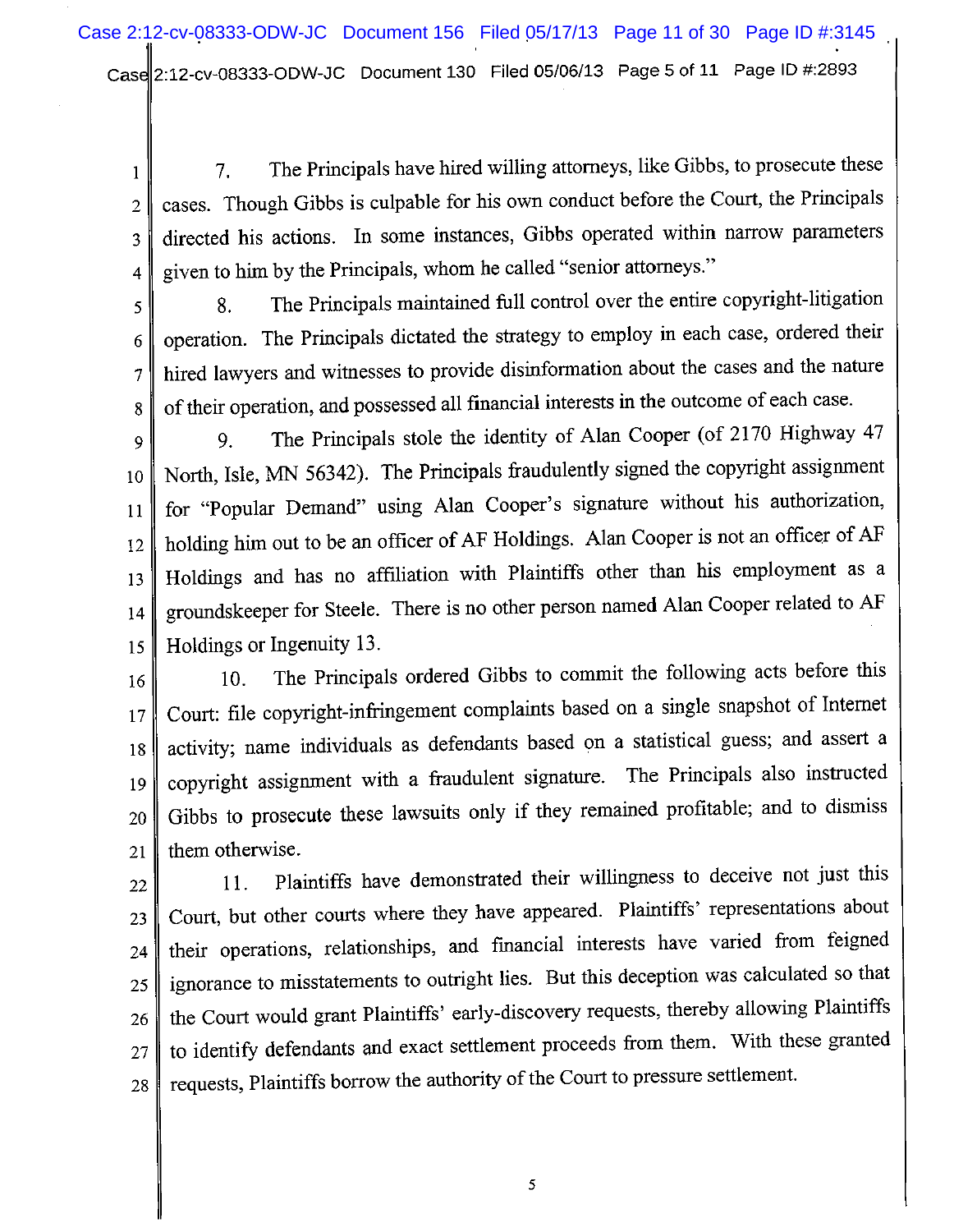Case 2:12-cv-08333-ODW-JC Document 156 Filed 05/17/13 Page 12 of 30 Page ID #:3146

Case 2:12-cv-08333-ODW-JC Document 130 Filed 05/06/13 Page 6 of 11 Page ID #:2894

#### **Sanctions B.**

Although the Court originally notified the parties that sanctions would be  $\overline{2}$ imposed under Federal Rule of Civil Procedure 11(b)(3) and Local Rule 83-3, the 3 Court finds it more appropriate to sanction the parties under its inherent authority. See 4 In re DeVille, 361 F.3d 539, 550 (9th Cir. 2004) ("[T]he bankruptcy court's failure to 5 specify, in advance of the disciplinary proceedings, that its inherent power was a basis 6 for those proceedings, did not serve to undercut its sanctioning authority."). The  $7\phantom{.0}$ sanctions for Plaintiffs' misconduct are as follows. 8

9

 $\mathbf{1}$ 

#### $\overline{L}$ Rule 11 sanctions

The Court maintains that its prior analysis of Plaintiffs' Rule 11 violations is 10 accurate. (ECF No. 48.) Plaintiffs can only show that someone, using an IP address 11 belonging to the subscriber, was seen online in a torrent swarm. But Plaintiffs did not  $12$ conduct a sufficient investigation to determine whether that person actually 13 downloaded enough data (or even anything at all) to produce a viewable video.  $14$ Further, Plaintiffs cannot conclude whether that person spoofed the IP address, is the  $15$ subscriber of that IP address, or is someone else using that subscriber's Internet 16 access. Without better technology, prosecuting illegal BitTorrent activity requires  $17$ substantial effort in order to make a case. It is simply not economically viable to 18 properly prosecute the illegal download of a single copyrighted video. 19

Enter Plaintiffs and their cottage-industry lawsuits. Even so, the Court is not as 20 troubled by their lack of reasonable investigation as by their cover-up. Gibbs argued 21 that a deep inquiry was performed *prior* to filing. Yet these arguments are not 22 credible and do not support Gibbs's conclusions. Instead, Gibbs's arguments suggest 23 a hasty after-the-fact investigation, and a shoddy one at that. 24

For instance, Gibbs characterized Marvin Denton's property as "a very large 25 estate consisting of a gate for entry and multiple separate houses/structures on the 26 property." (ECF No. 49, at 19.) He stated this to demonstrate the improbability that 27 Denton's Wi-Fi signal could be received by someone outside the residence. But 28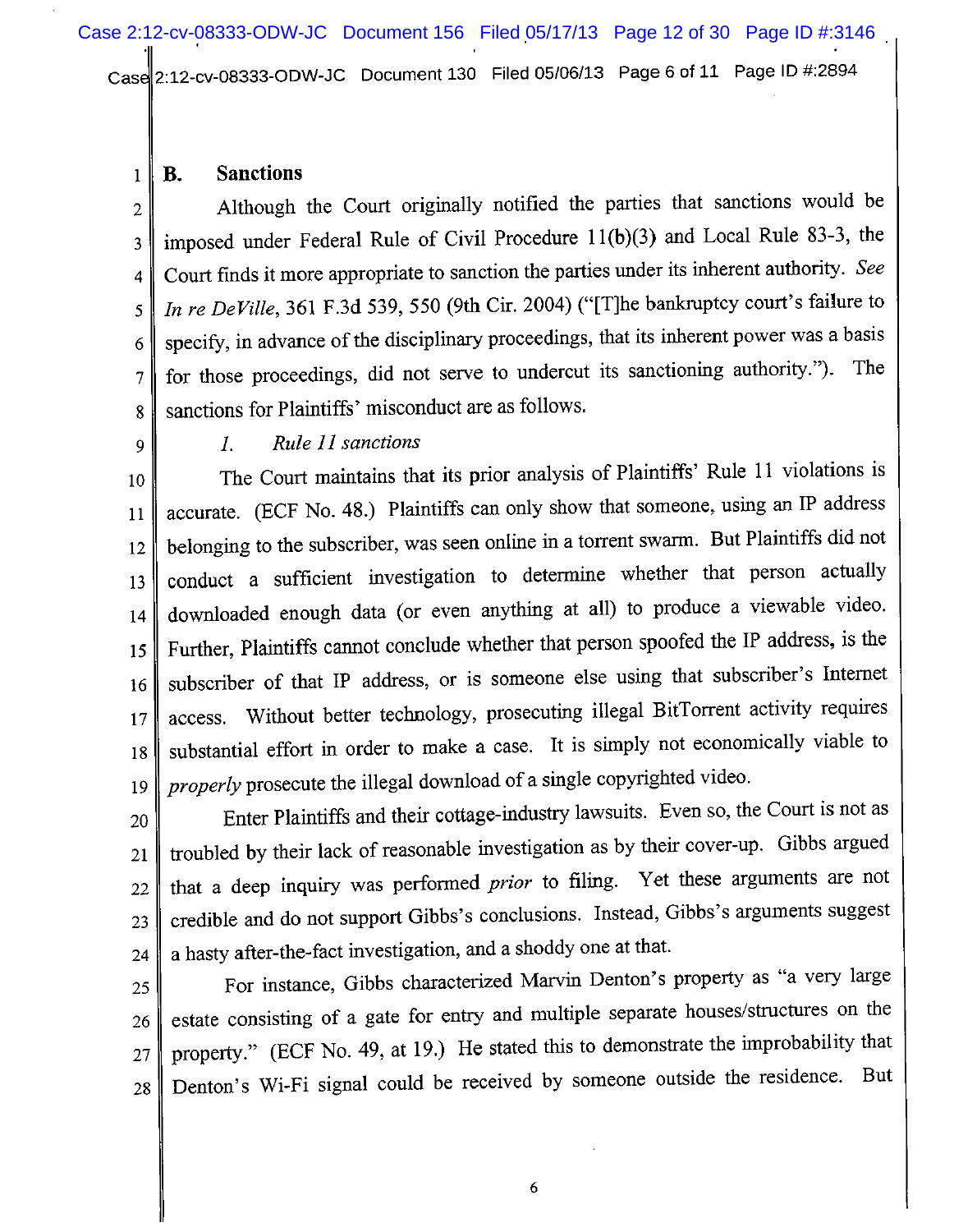

Denton's property is not a large estate; it is a small house in a closely packed  $\mathbf{1}$ residential neighborhood. There are also no gates visible.  $\overline{2}$ 



Gibbs's statement is a blatant lie. His statement resembles other statements 20 given by Plaintiffs in this and their other cases: statements that sound reasonable but 21 lack truth. Thus, the Court concludes that Gibbs, even in the face of sanctions, 22 continued to make factual misrepresentions to the Court. 23

Nevertheless, Rule 11 sanctions are inappropriate here because it is the wrong 24 sanctions vehicle at this stage of litigation. The cases have already been dismissed 25 and monetary sanctions are not available. Fed. R. Civ. P 11(c)(5)(B) (a court cannot 26 impose a monetary sanction on its own unless it issued the show-cause order before 27 voluntary dismissal). The more appropriate sanction for these Rule 11 violations is 28

 $\overline{7}$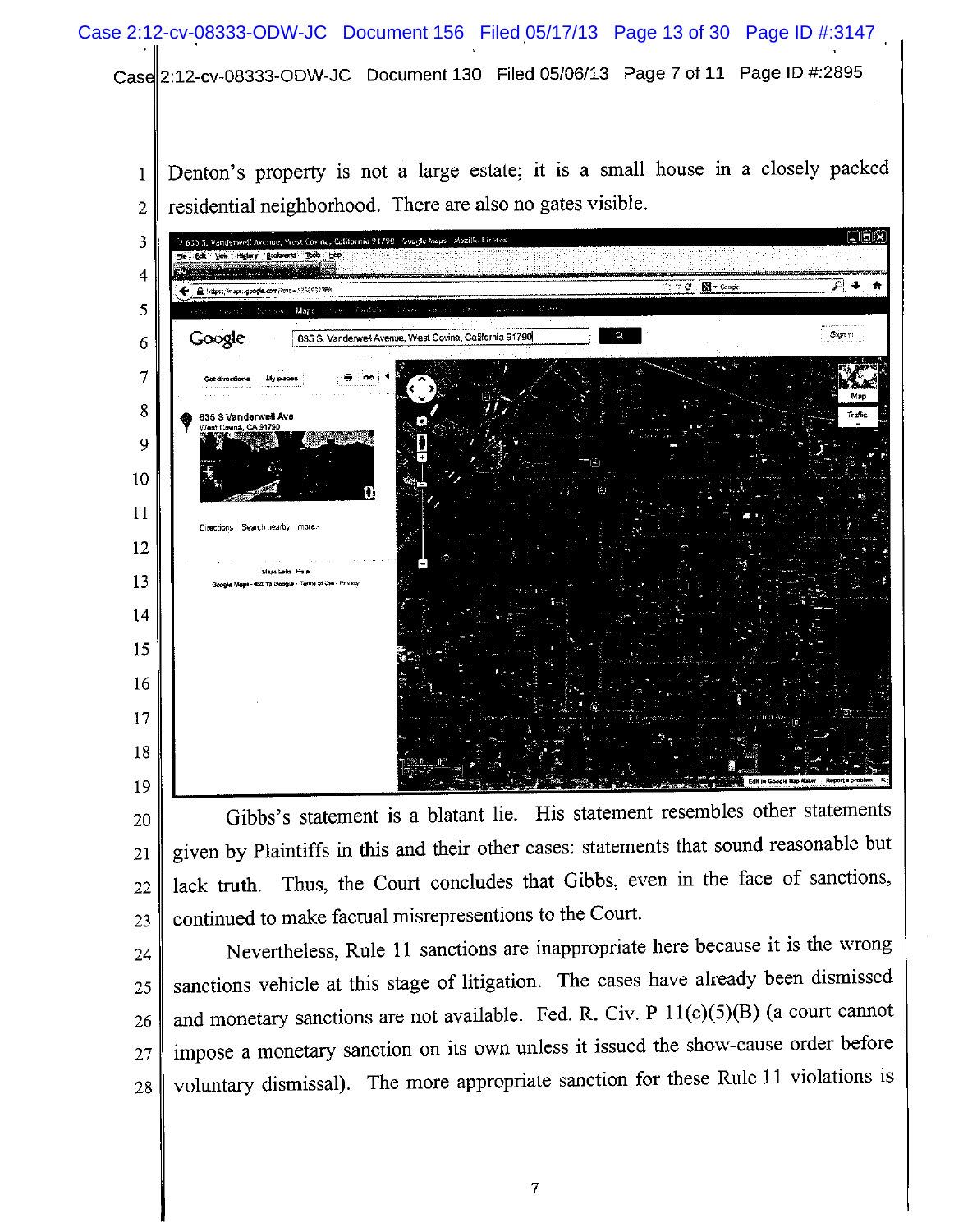Case 2:12-cv-08333-ODW-JC Document 130 Filed 05/06/13 Page 8 of 11 Page ID #:2896

what the Court had already imposed: denial of requests for early discovery. (ECF  $\mathbf{1}$ No. 28.)  $\overline{2}$ 

 $\overline{3}$ 

#### Sanctions under the Court's inherent authority  $2.$

In addition to Gibbs's misrepresentations, there is the matter of the ignored  $\overline{\mathbf{4}}$ Court Order vacating early discovery. (ECF No. 28.) The evidence does not show 5 that the Order was ignored because of miscommunication among Plaintiffs. The 6 Order was purposely ignored—hoping that the ISPs were unaware of the vacatur and  $\tau$ would turn over the requested subscriber information. 8

Then there is the Alan Cooper forgery. Although a recipient of a copyright 9 assignment need not sign the document, a forgery is still a forgery. And trying to pass 10 that forged document by the Court smacks of fraud. Unfortunately, other than these 11 specific instances of fraud, the Court cannot make more detailed findings of fraud.  $12$ 

Nevertheless, it is clear that the Principals' enterprise relies on deception. Part 13 of that ploy requires cooperation from the courts, which could only be achieved 14 through deception. In other words, if the Principals assigned the copyright to 15 themselves, brought suit in their own names, and disclosed that they had the sole 16 financial interest in the suit, a court would scrutinize their conduct from the outset. 17 But by being less than forthcoming, they defrauded the Court. They anticipated that 18 the Court would blindly approve their early-discovery requests, thereby opening the 19 door to more settlement proceeds. 20

The Principals also obfuscate other facts, especially those concerning their 21 operations, relationships, and financial interests. The Principals' web of 22 disinformation is so vast that the Principals cannot keep track—their explanations of 23 their operations, relationships, and financial interests constantly vary. This makes it 24 difficult for the Court to make a concrete determination. 25

Still, the Court adopts as its finding the following chart detailing Plaintiffs' 26 relationships. Though incomplete, this chart is about as accurate as possible given 27 Plaintiffs' obfuscation. 28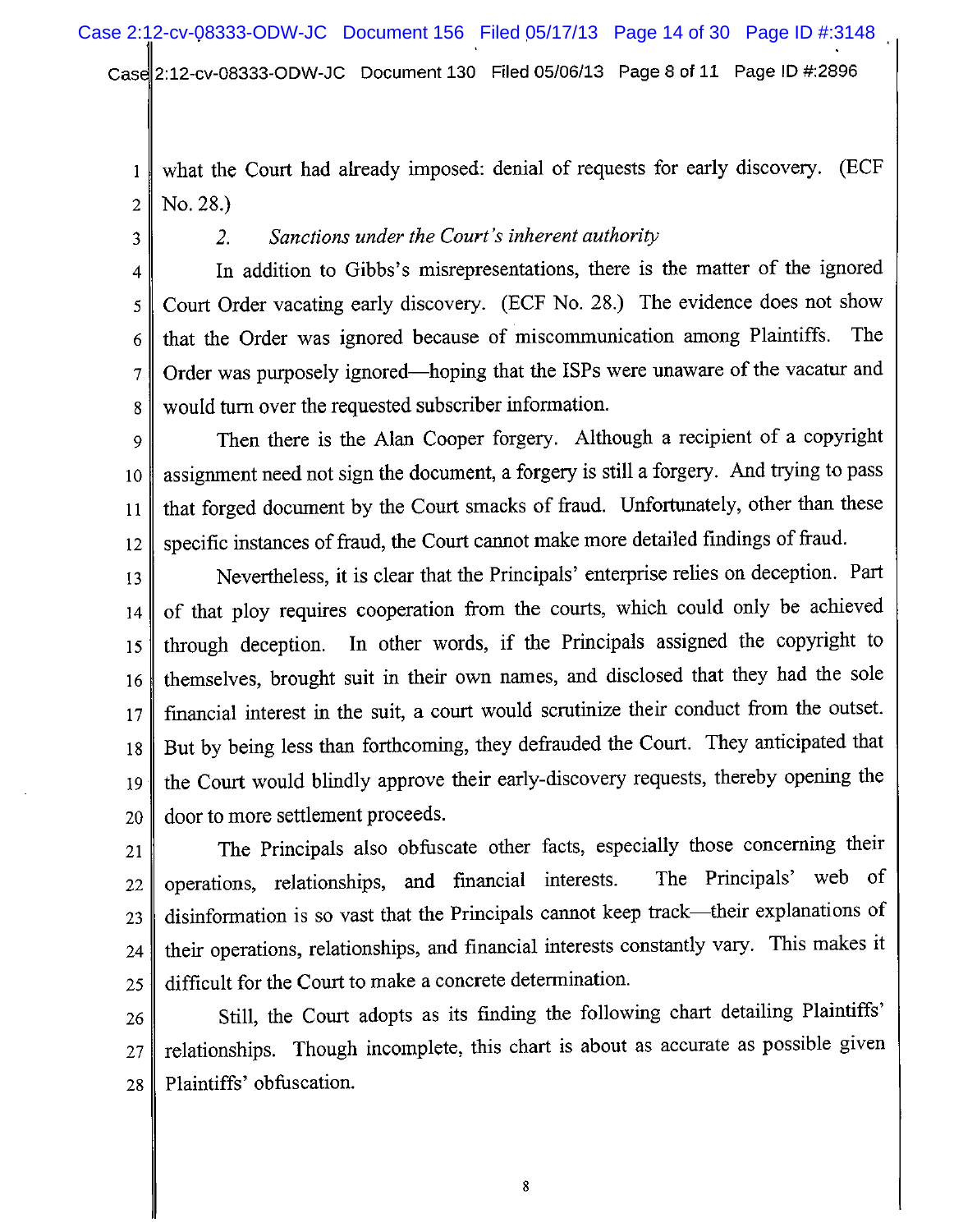

As for Van Den Hemel, Lutz, and Hansemeier, they are not without fault even 18 They were not merely though they acted under orders from the Principals. 19 assimilated; they knowingly participated in this scheme, reaping the benefits when the 20 going was good. Even so, their status as non-attorneys and non-parties severely limits 21 the sanctions that could be levied against them. 22

Despite these findings, the Court deems these findings insufficient to support a 23 large monetary sanction-a seven-digit sanction adequate to deter Plaintiffs from 24 continuing their profitable enterprise. Even if the Court enters such a sanction, it is 25 certain that Plaintiffs will transfer out their settlement proceeds and plead paucity. 26 Yet Plaintiffs' bad-faith conduct supports other more fitting sanctions. 27

 $111$ 28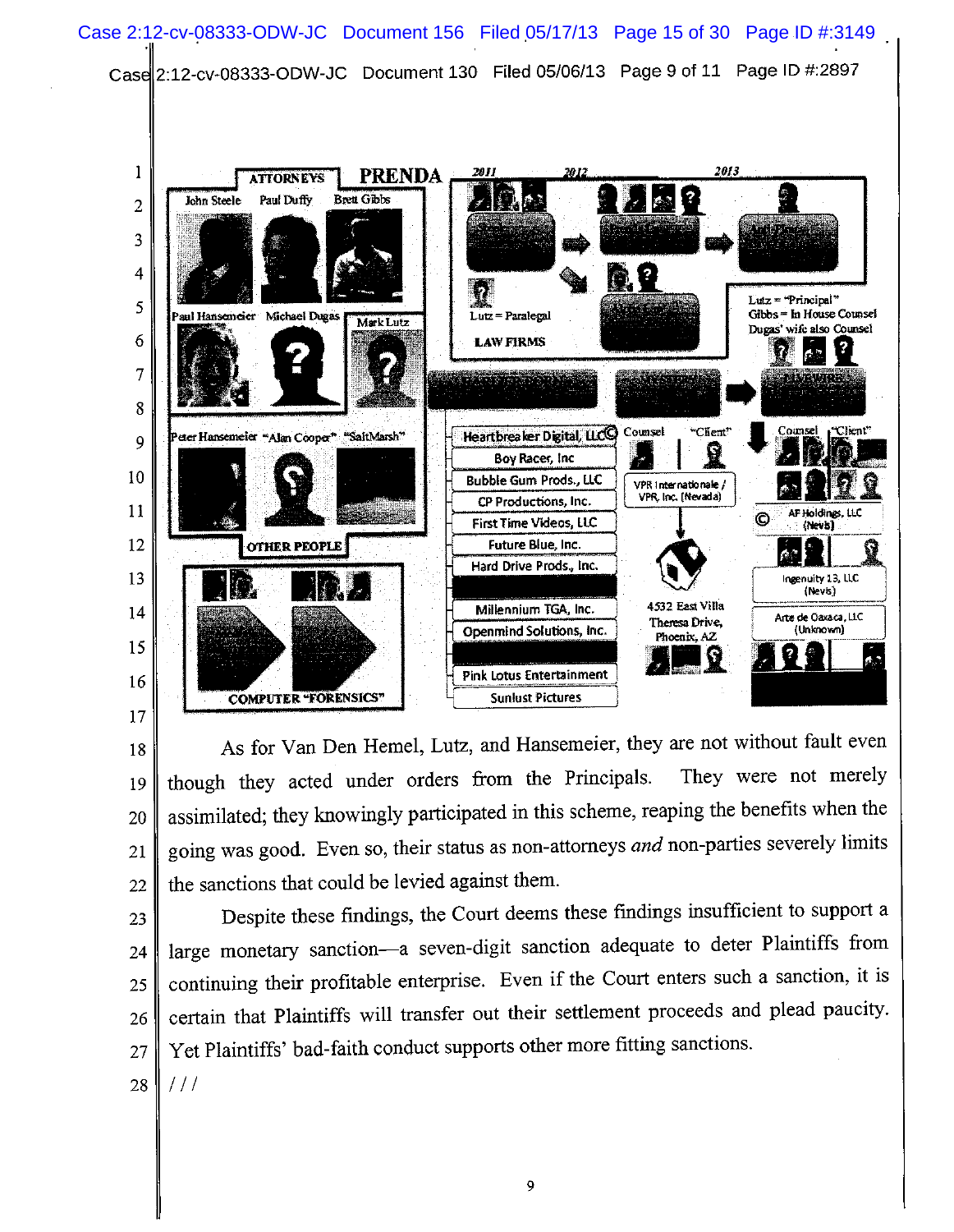First, an award of attorney's fees to Defendants is appropriate. This award  $\mathbf{1}$ compensates them for expenses incurred in this vexatious lawsuit, especially for their  $\overline{2}$ efforts in countering and revealing the fraud perpetrated by Plaintiffs.  $\overline{3}$ 

4

So far, only Morgan Pietz and Nicholas Ranallo have appeared.<sup>4</sup> Upon review, the Court finds Pietz's expenditure of 120.5 hours at an hourly rate of \$300 reasonable 5 based on his experience, work quality, and quantity of necessary papers filed with the 6 Court. (ECF No. 102.) Although many of these hours were spent after the case was  $\overline{7}$ dismissed, these hours were spent in connection with the sanction hearings—time well 8 Similarly, the attorney's fees and costs incurred by Ranallo also appear spent. 9 reasonable. 10

Therefore, the Court awards attorney's fees and costs in the sum of \$40,659.86 11 to Doe: \$36,150.00 for Pietz's attorney's fees; \$1,950.00 for Ranallo's attorney's fees; 12 \$2,226.26 for Pietz's costs; and \$333.60 for Ranallo's costs. As a punitive measure, 13 the Court doubles this award, yielding \$81,319.72.<sup>5</sup> This punitive multiplier is  $14$ justified by Plaintiffs' brazen misconduct and relentless fraud. The Principals, AF 15 Holdings, Ingenuity 13, Prenda Law, and Gibbs are liable for this sum jointly and 16 severally, and shall pay this sum within 14 days of this order. 17

Second, there is little doubt that that Steele, Hansmeier, Duffy, Gibbs suffer 18 from a form of moral turpitude unbecoming of an officer of the court. To this end, the 19 Court will refer them to their respective state and federal bars. 20

- Third, though Plaintiffs boldly probe the outskirts of law, the only enterprise 21 they resemble is RICO. The federal agency eleven decks up is familiar with their 22 prime directive and will gladly refit them for their next voyage. The Court will refer 23 this matter to the United States Attorney for the Central District of California. The 24 will also refer this matter to the Criminal Investigation Division of the Internal 25
- 26

 $<sup>5</sup>$  This punitive portion is calculated to be just below the cost of an effective appeal.</sup> 28

<sup>&</sup>lt;sup>4</sup> They appeared on behalf of the Doe Defendant in the case *Ingenuity 13 LLC v. Doe*, No. 2:12-cv-27 8333-ODW(JCx) (C.D. Cal. filed Sept. 27, 2012).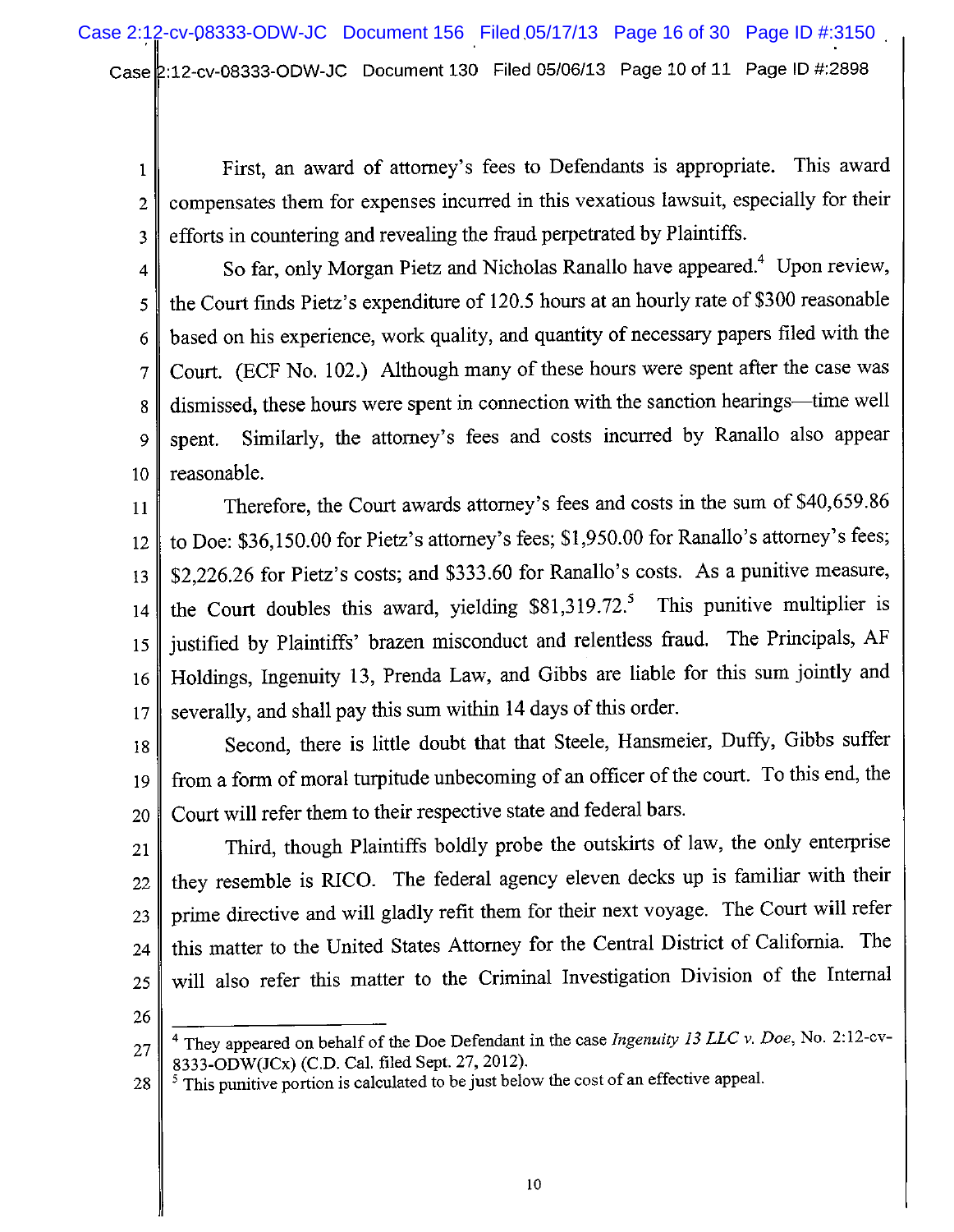| Case 2:12-cv-08333-ODW-JC Document 156 Filed 05/17/13 Page 17 of 30 Page ID #:3151 |  |  |
|------------------------------------------------------------------------------------|--|--|
| Case 2:12-cv-08333-ODW-JC Document 130 Filed 05/06/13 Page 11 of 11 Page ID #:2899 |  |  |

Revenue Service and will notify all judges before whom these attorneys have pending  $\mathbf{1}$ cases. For the sake of completeness, the Court requests Pietz to assist by filing a  $\overline{2}$ report, within 14 days, containing contact information for: (1) every bar (state and 3 federal) where these attorneys are admitted to practice; and (2) every judge before  $\overline{\mathbf{4}}$ whom these attorneys have pending cases. 5

6

 $\overline{Q}$ 

15

16

17

18

19

20

21

22

23

24

25

26

27

28

 $\overline{4}$ . Local Rule 83-3 sanctions

For the same reasons stated above, the Court will refer Duffy and Gibbs to the  $\overline{7}$ Standing Committee on Discipline (for this District) under Local Rule 83-3. 8

#### **CONCLUSION**  $\mathbf{V}_{\bullet}$

Steele, Hansmeier, Duffy, Gibbs, Prenda Law, AF Holdings, and Ingenuity 13 10 shall pay, within 14 days of this order, attorney's fees and costs totaling \$81,319.72 to 11 Doe. The Court enters additional nonmonetary sanctions in accordance with the  $12$ discussion above.  $13$ 

**IT IS SO ORDERED.**  $14$ 

May 6, 2013

I'GHT. II 01 UNITED STATES DISTRICT JUDGE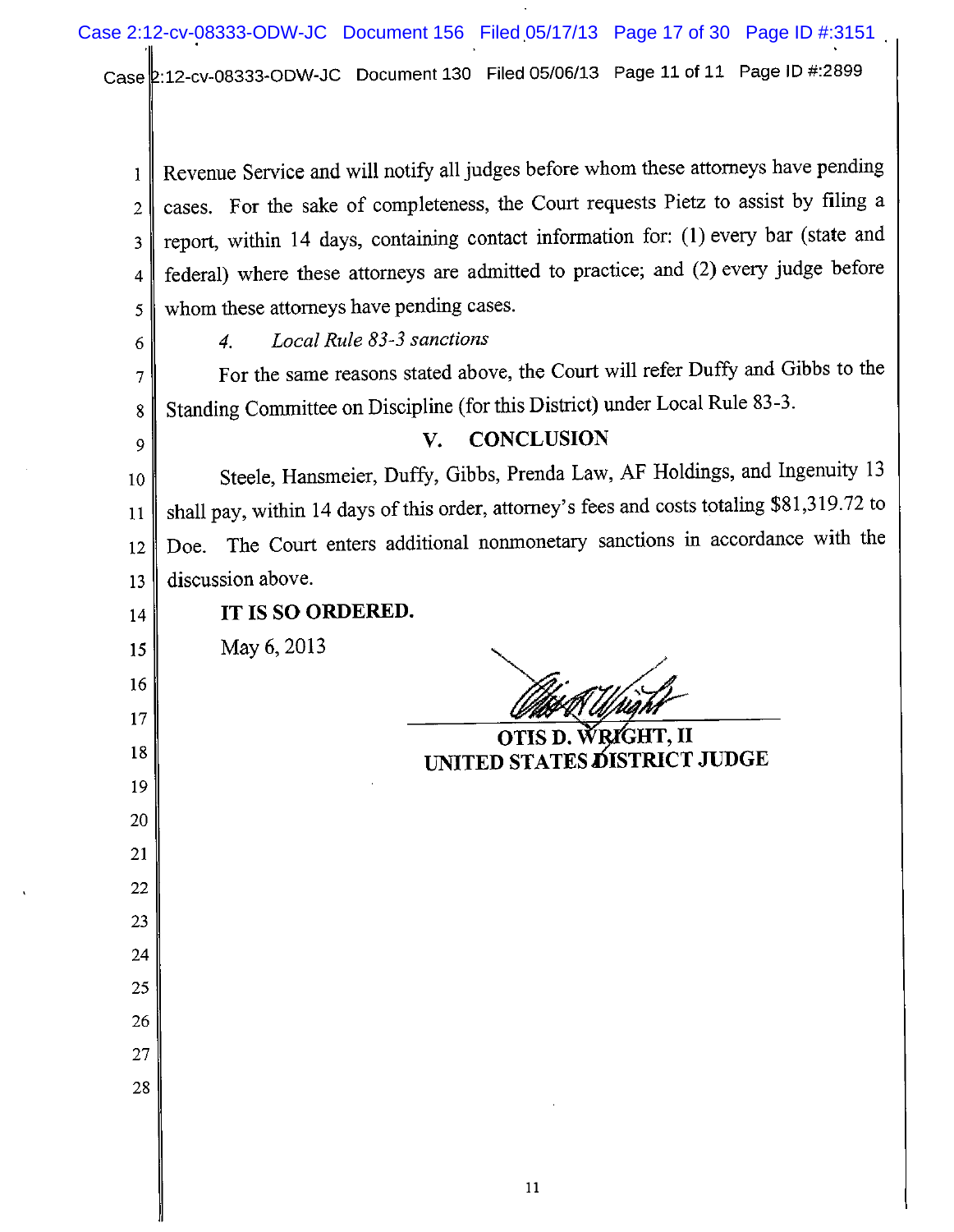Case 2:12-cv-08333-ODW-JC Document 156 Filed 05/17/13 Page 18 of 30 Page ID #:3152

 $\sim 10^{-11}$ 

 $\ddot{\phantom{0}}$ 

 $\sim$  .

 $\sim 1000$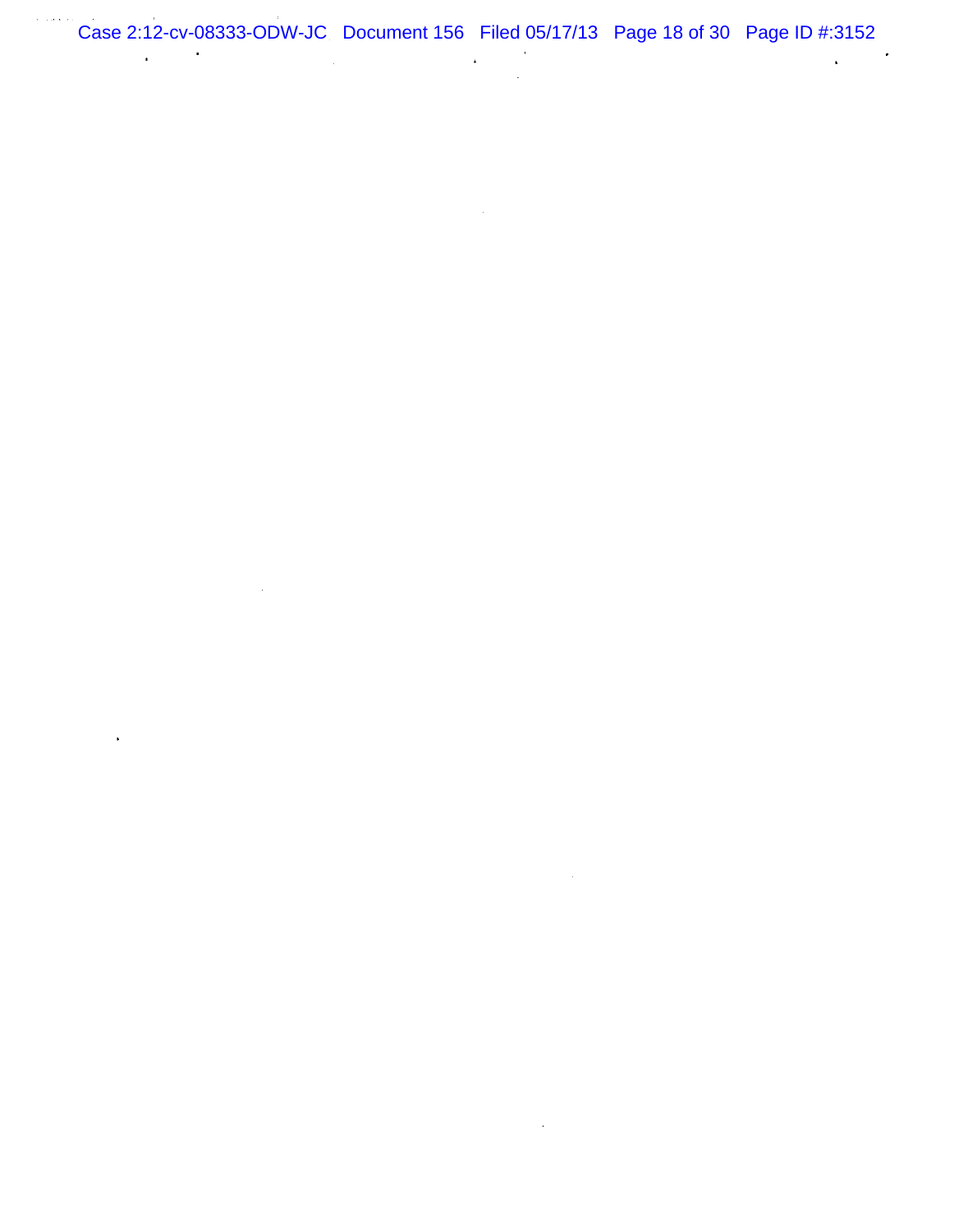Case 2:12-cv-08333-ODW-JC Document 156 Filed 05/17/13 Page 19 of 30 Page ID #:3153

# **EXHIBIT B**

# Case No.: 2:12-cv-08333-ODW-JC

# Dkt. Entry 116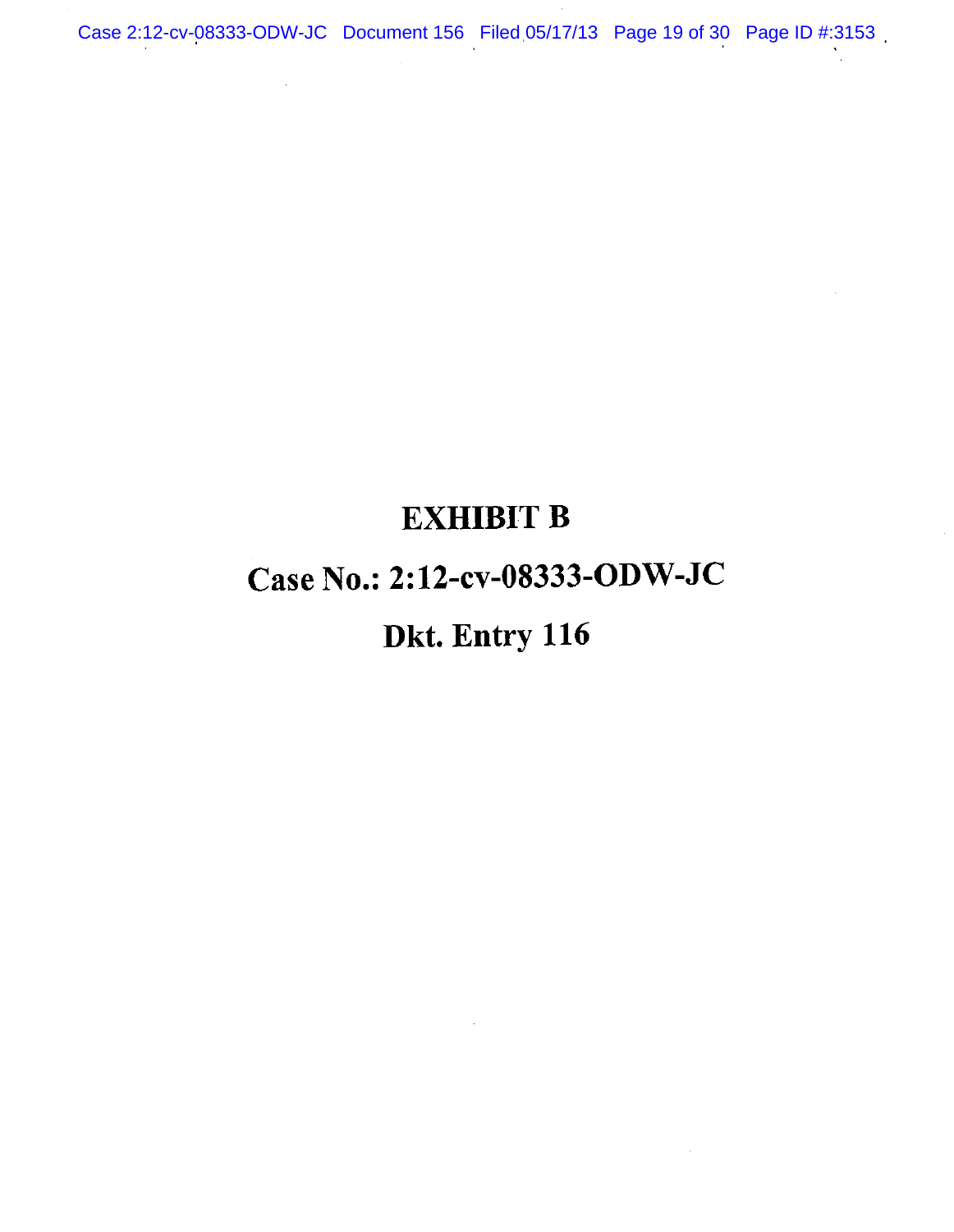| $\frac{1}{2}$ ase 2:12-cv-08333-ODW-JC Document 116 Filed 04/11/13 Page 1 of 2 Page ID #:270 $\beta$<br>Morgan E. Pietz (SBN 260629)<br>THE PIETZ LAW FIRM<br>3770 Highland Ave., Ste. 206<br>Manhattan Beach, CA 90266<br>mpietz@pietzlawfirm.com<br>Telephone: (310) 424-5557<br>Facsimile: (310) 546-5301<br>$\mathbf{p}$<br>Nicholas Ranallo (SBN 275016)<br>371 Dogwood Way<br>6<br>Boulder Creek, CA 95006<br>nick@ranallolawoffice.com<br>Telephone: (831) 703-4011<br>Fax: (831) 533-5073<br>8<br>9<br>Attorneys for Putative John Doe in 2:12-cv-08333-ODW-JC<br>10 <sub>l</sub><br>UNITED STATES DISTRICT COURT<br> 11 | Case 2:12-cv-08333-ODW-JC Document 156 Filed 05/17/13 Page 20 of 30 Page ID #:3154 |  |  |  |
|----------------------------------------------------------------------------------------------------------------------------------------------------------------------------------------------------------------------------------------------------------------------------------------------------------------------------------------------------------------------------------------------------------------------------------------------------------------------------------------------------------------------------------------------------------------------------------------------------------------------------------|------------------------------------------------------------------------------------|--|--|--|
|                                                                                                                                                                                                                                                                                                                                                                                                                                                                                                                                                                                                                                  |                                                                                    |  |  |  |
|                                                                                                                                                                                                                                                                                                                                                                                                                                                                                                                                                                                                                                  |                                                                                    |  |  |  |
|                                                                                                                                                                                                                                                                                                                                                                                                                                                                                                                                                                                                                                  |                                                                                    |  |  |  |
|                                                                                                                                                                                                                                                                                                                                                                                                                                                                                                                                                                                                                                  |                                                                                    |  |  |  |
|                                                                                                                                                                                                                                                                                                                                                                                                                                                                                                                                                                                                                                  |                                                                                    |  |  |  |
|                                                                                                                                                                                                                                                                                                                                                                                                                                                                                                                                                                                                                                  |                                                                                    |  |  |  |
| <b>CENTRAL DISTRICT OF CALIFORNIA</b><br>12                                                                                                                                                                                                                                                                                                                                                                                                                                                                                                                                                                                      |                                                                                    |  |  |  |
| 13<br>INGENUITY 13, LLC, a Limited<br>Case Number: 2:12-cv-08333-ODW(JCx)<br>14<br>Liability Company Organized Under<br>the Laws of the Federation of Saint<br>15<br>Case Assigned to:                                                                                                                                                                                                                                                                                                                                                                                                                                           |                                                                                    |  |  |  |
| Kitts and Nevis,<br>District Judge Otis D Wright, II<br>16                                                                                                                                                                                                                                                                                                                                                                                                                                                                                                                                                                       |                                                                                    |  |  |  |
| Plaintiff.<br>17 <sup> </sup><br>Discovery Referred to:<br>Magistrate Judge Jacqueline Chooljian<br>18<br>v.<br>19<br>Case Consolidated with Case Nos.:<br>JOHN DOE,<br>2:12-cv-6636; 2:12-cv-6669; 2:12-cv-<br>20                                                                                                                                                                                                                                                                                                                                                                                                               |                                                                                    |  |  |  |
| 6662; 2:12-cv-6668<br>21<br>Defendant.                                                                                                                                                                                                                                                                                                                                                                                                                                                                                                                                                                                           |                                                                                    |  |  |  |
| ORDER GRANTING REQUEST FOR<br>22<br><b>LEAVE</b><br>23<br><b>TO FILE A REPLY</b><br>24                                                                                                                                                                                                                                                                                                                                                                                                                                                                                                                                           |                                                                                    |  |  |  |
| 25                                                                                                                                                                                                                                                                                                                                                                                                                                                                                                                                                                                                                               |                                                                                    |  |  |  |
| 26                                                                                                                                                                                                                                                                                                                                                                                                                                                                                                                                                                                                                               |                                                                                    |  |  |  |
| 27                                                                                                                                                                                                                                                                                                                                                                                                                                                                                                                                                                                                                               |                                                                                    |  |  |  |
| 28<br>-1-                                                                                                                                                                                                                                                                                                                                                                                                                                                                                                                                                                                                                        |                                                                                    |  |  |  |
| [PROPOSED] ORDER GRANTING<br>REQUEST FOR LEAVE TO FILE A REPLY                                                                                                                                                                                                                                                                                                                                                                                                                                                                                                                                                                   |                                                                                    |  |  |  |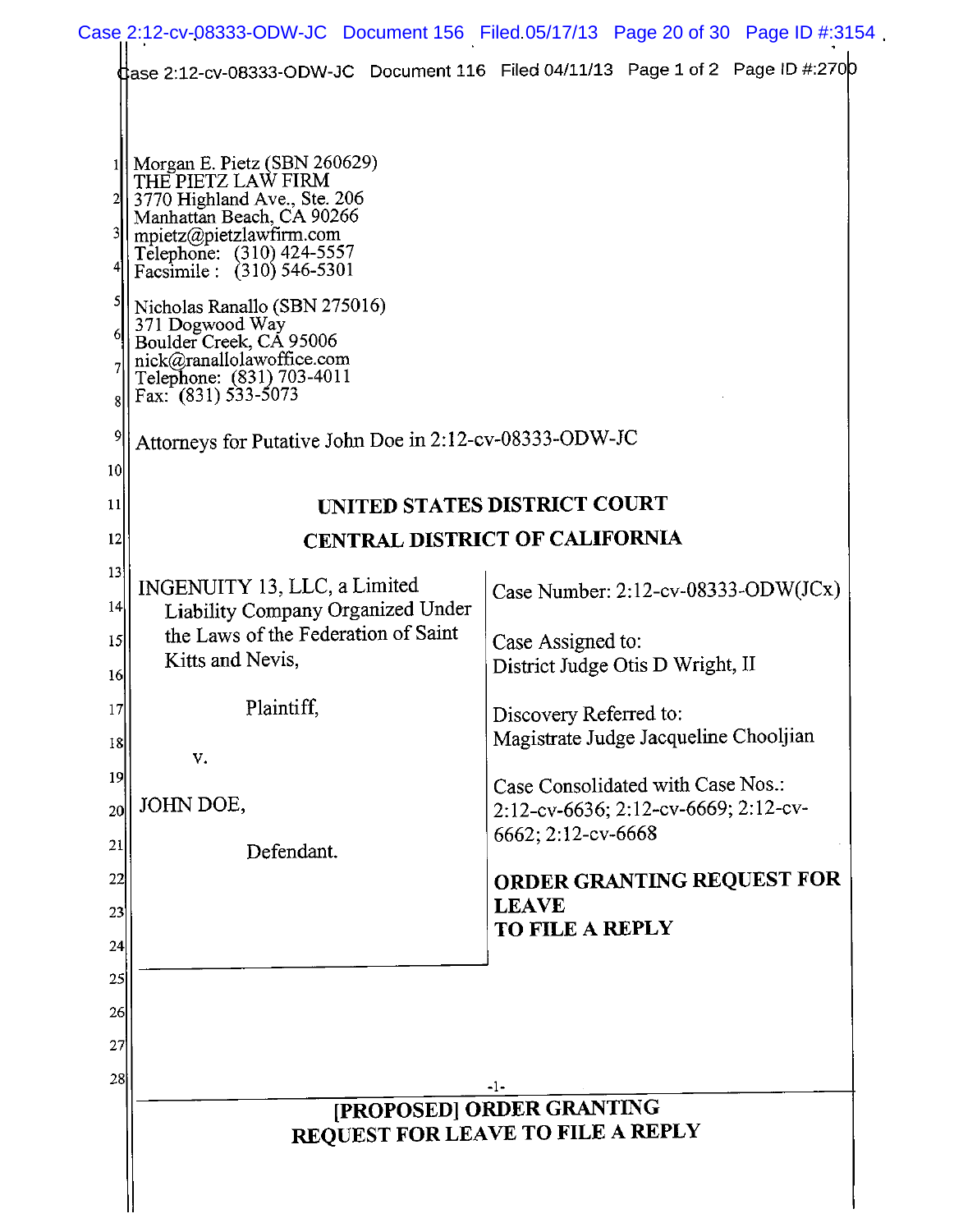|                | Case 2:12-cv-08333-ODW-JC Document 156 Filed 05/17/13 Page 21 of 30 Page ID #:3155       |  |  |  |  |
|----------------|------------------------------------------------------------------------------------------|--|--|--|--|
|                | $C$ ase 2:12-cv-08333-ODW-JC Document 116 Filed 04/11/13 Page 2 of 2 Page ID #:270 $\mu$ |  |  |  |  |
|                |                                                                                          |  |  |  |  |
| 1              | <b>ORDER</b>                                                                             |  |  |  |  |
| $\overline{a}$ | On April 10, 2013, the putative John Doe in 2:12-cv-08333-DMG-PJW by                     |  |  |  |  |
| 3              | and through counsel, requested leave to file a brief reply, of no more than 10 pages,    |  |  |  |  |
| 4              | by Tuesday April 16, 2013, in response to the new information contained in the           |  |  |  |  |
| 5              | three Responses to the Order to Show Cause filed by counsel for Paul Duffy, Prenda       |  |  |  |  |
| 6              | Law, Inc., and Angela Van Den Hemel (ECF No. 108); for Paul Hansemeier (ECF              |  |  |  |  |
| $\overline{7}$ | No. 109); and for John Steele (ECF No. 110).                                             |  |  |  |  |
| 8              | For good cause shown, it is hereby ORDERED that the putative defendant's                 |  |  |  |  |
| 9              | request for leave to file a reply of no more than ten pages by Tuesday April 16, 2013    |  |  |  |  |
| 10             | is GRANTED.                                                                              |  |  |  |  |
| 11             | SO ORDERED.                                                                              |  |  |  |  |
| 12             | <i>Aku ik Ufrig<del>n</del></i>                                                          |  |  |  |  |
| 13             | By:<br>Dated: April 11, 2013                                                             |  |  |  |  |
| 14             | Hon. Otis D. Wright, II<br>United States District Judge                                  |  |  |  |  |
| 15             |                                                                                          |  |  |  |  |
| 16             |                                                                                          |  |  |  |  |
| 17             |                                                                                          |  |  |  |  |
| 18             |                                                                                          |  |  |  |  |
| 19             |                                                                                          |  |  |  |  |
| 20             |                                                                                          |  |  |  |  |
| 21             |                                                                                          |  |  |  |  |
| 22             |                                                                                          |  |  |  |  |
| 23             |                                                                                          |  |  |  |  |
| 24             |                                                                                          |  |  |  |  |
| 25             |                                                                                          |  |  |  |  |
| 26             |                                                                                          |  |  |  |  |
| 27<br>28       |                                                                                          |  |  |  |  |
|                | $-2-$<br>[PROPOSED] ORDER GRANTING                                                       |  |  |  |  |
|                | $\Pi$ a dicidi v                                                                         |  |  |  |  |

| $-2-$                                    |
|------------------------------------------|
| [PROPOSED] ORDER GRANTING                |
| <b>REQUEST FOR LEAVE TO FILE A REPLY</b> |
|                                          |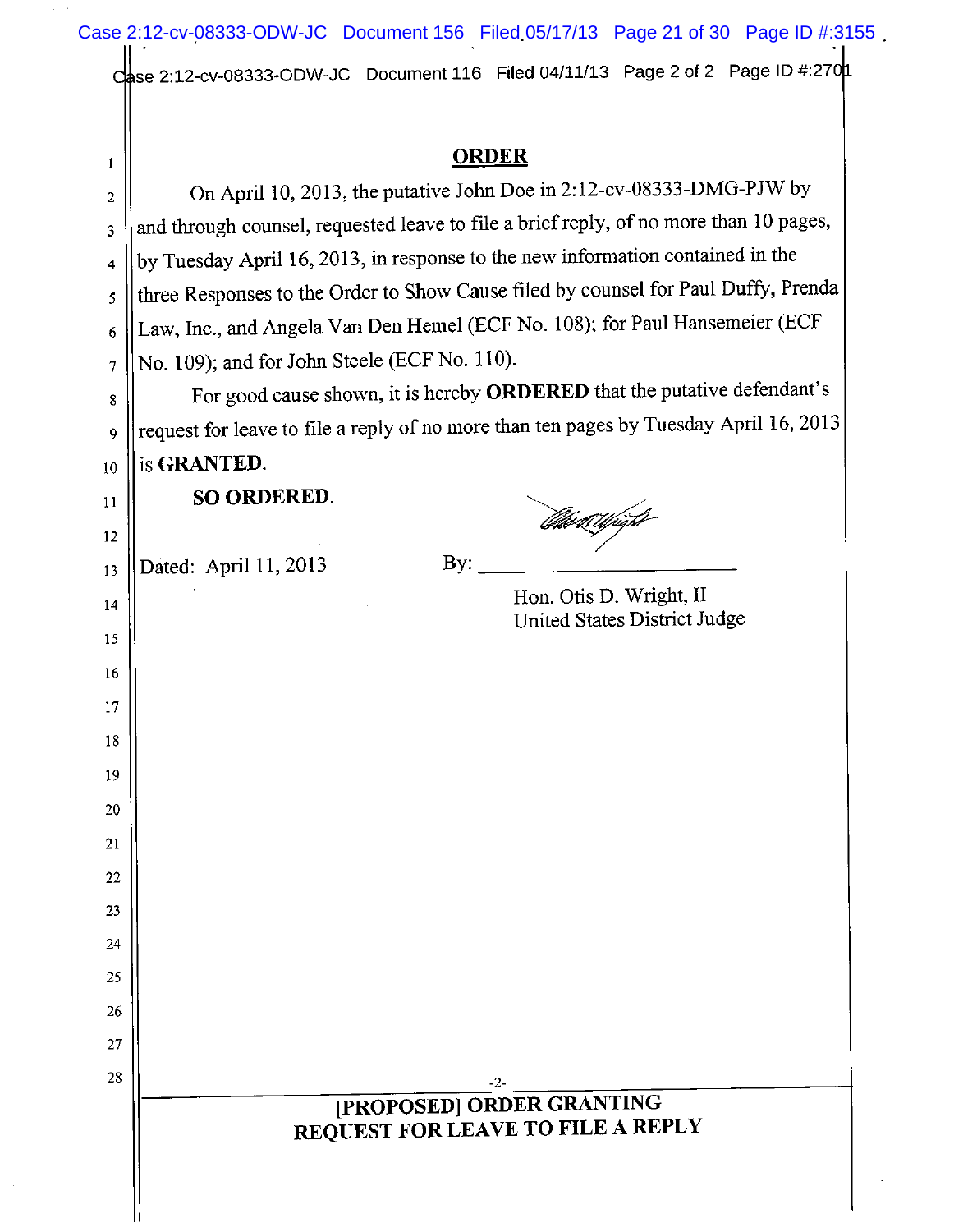Case 2:12-cv-08333-ODW-JC Document 156 Filed 05/17/13 Page 22 of 30 Page ID #:3156

المتعارف والمتواصل

 $\hat{\mathcal{A}}_{\text{max}}$  and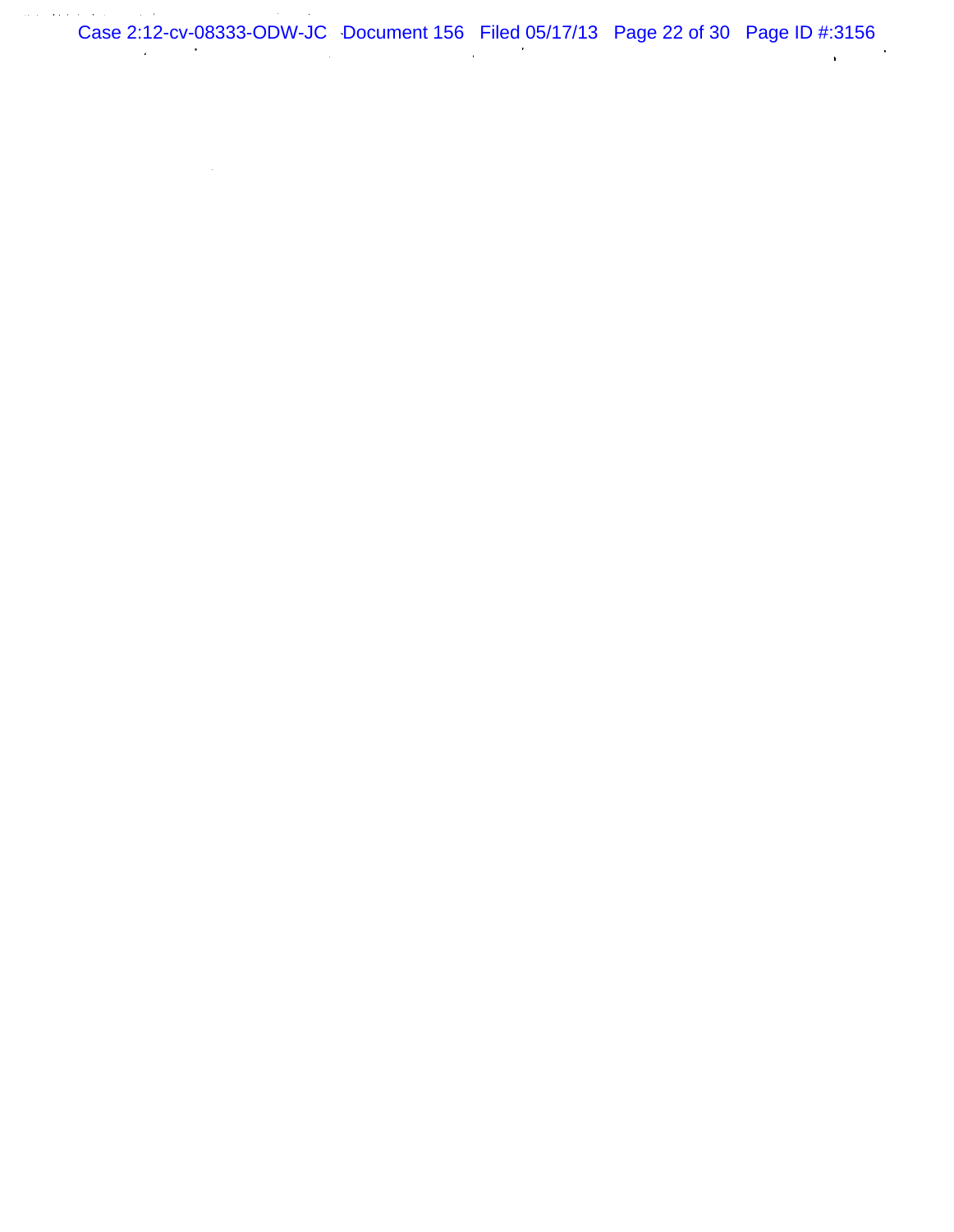Case 2:12-cv-08333-ODW-JC Document 156 Filed 05/17/13 Page 23 of 30 Page ID #:3157

# **EXHIBIT C**

## Case No.: 2:12-cv-08333-ODW-JC

# Dkt. Entry 86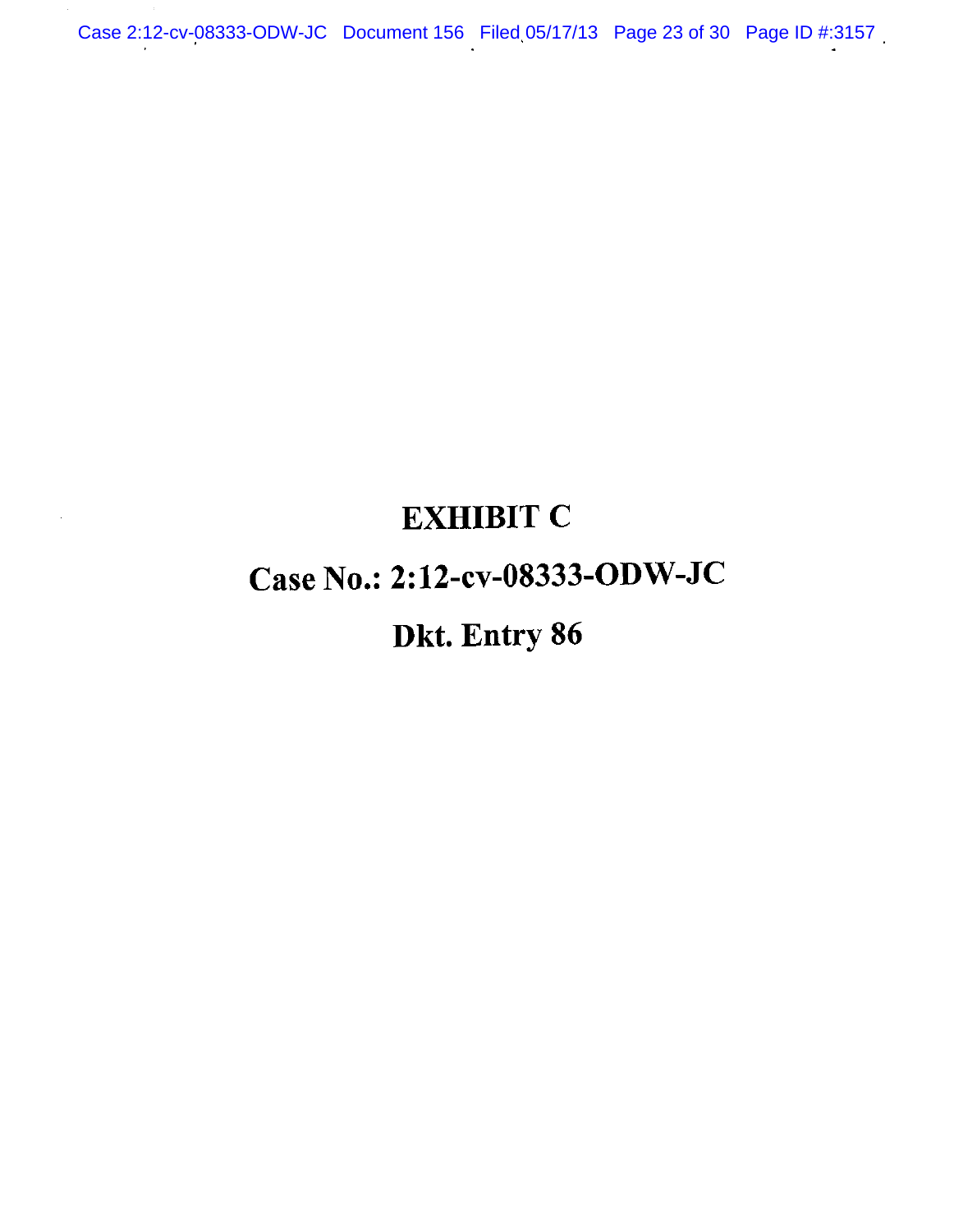Case 2:12-cv-08333-ODW-JC Document 156 Filed 05/17/13 Page 24 of 30 Page ID #:3158Case 2:12-cv-08333-ODW-JC Document 86 Filed 03/14/13 Page 1 of 3 Page ID #:2133 1  $\overline{2}$ 3 4 5 6 **UNITED STATES DISTRICT COURT**  $\overline{7}$ **CENTRAL DISTRICT OF CALIFORNIA** 8 9 Case Nos. 2:12-cv-8333-ODW(JCx) 10 **INGENUITY 13 LLC, ORDER** Plaintiff, 11 V.  $12$ JOHN DOE, 13 Defendant. 14 The Court has received the Ex Parte Application filed on behalf of John Steele, 15 Paul Hansmeier, Paul Duffy, and Angela Van Den Hemel, requesting the Court to 16 withdraw its March 5, 2013 Order requiring their attendance on March 11, 2013. 17 Based on the papers filed and the evidence presented during the March 11, 2013 18 hearing, the Court concludes there is at least specific jurisdiction over these persons 19 because of their pecuniary interest and active, albeit clandestine participation in these 20 cases. Not only does the Ex Parte Application lack merit, its eleventh-hour filing 21 exemplifies gamesmanship. Accordingly, the Ex Parte Application is DENIED. 22 The March 11, 2013 hearing raised questions concerning acts performed by 23 other persons related to Prenda Law, Inc., Steele Hansmeier PLLC, Livewire Holdings 24 LLC, AF Holdings LLC, Ingenuity 13 LLC, and 6881 Forensics, LLC. The evidence 25 presented suggests these persons may be culpable for the sanctionable conduct 26 explained in the Court's February 7, 2013 Order to Show Cause, which the Court 27 previously attributed to Brett Gibbs only. Further, it appears that these persons, and 28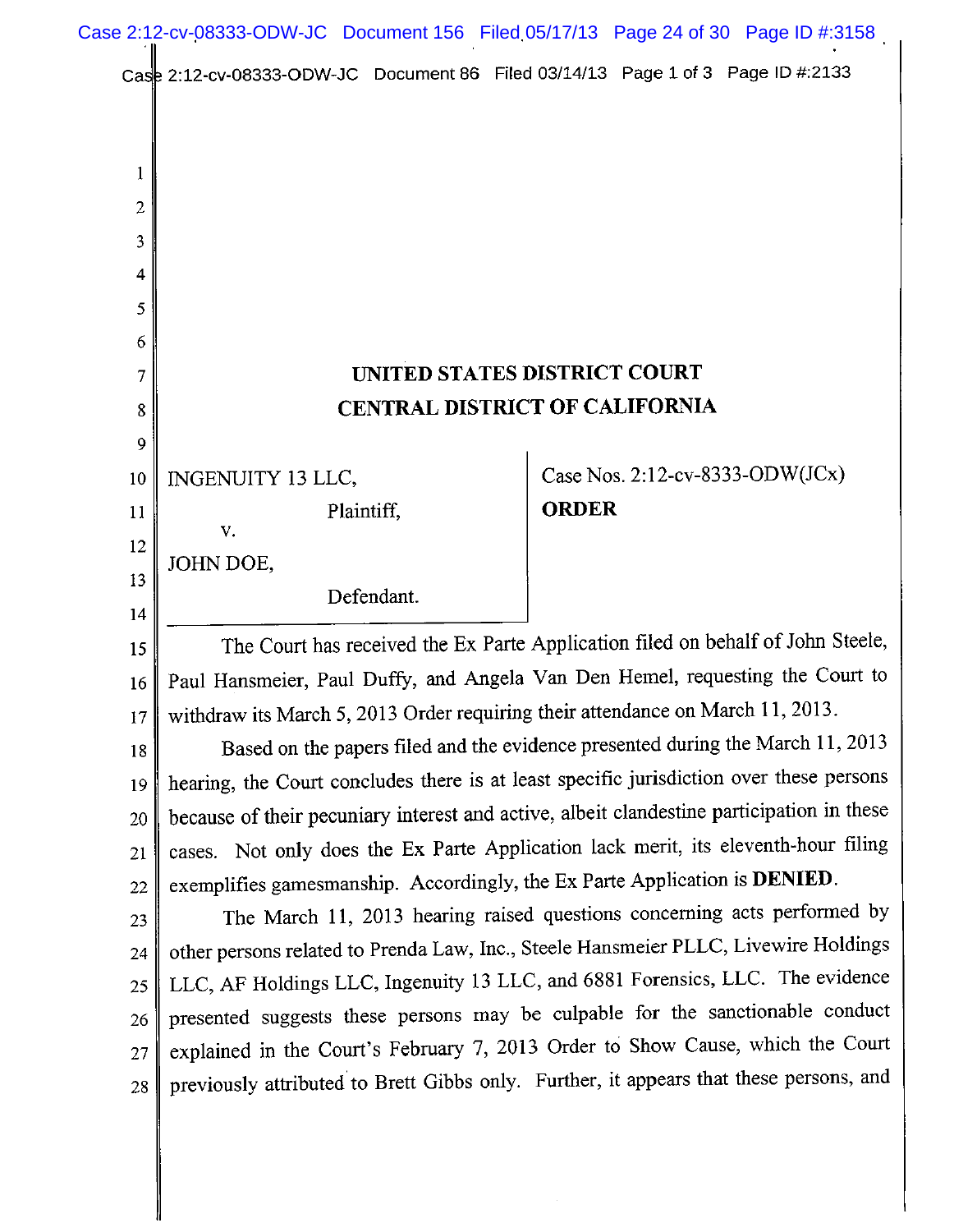Case 2:12-cv-08333-ODW-JC Document 156 Filed 05/17/13 Page 25 of 30 Page ID #:3159 Case 2:12-cv-08333-ODW-JC Document 86 Filed 03/14/13 Page 2 of 3 Page ID #:2134

their related entities, may have defrauded the Court through their acts and  $\mathbf{1}$ representations in these cases.  $\overline{2}$ 

Thus, the Court amends its February 7, 2013 Order to Show Cause (ECF  $\overline{3}$ No. 48) to include sanctions against the persons and entities in subparagraphs a-m  $\overline{4}$ helow: 5

- John Steele, of Steele Hansmeier PLLC, Prenda Law, Inc., and/or  $a)$ Livewire Holdings LLC;
- Paul Hansmeier, of Steele Hansmeier PLLC and/or Livewire Holdings  $b)$ LLC:
- Paul Duffy, of Prenda Law, Inc.;  $c)$ 
	- Angela Van Den Hemel, of Prenda Law, Inc.;  $\mathbf{d}$
- Mark Lutz, of Prenda Law, Inc., AF Holdings LLC and/or Ingenuity  $e)$ 13 LLC;
	- Alan Cooper, of AF Holdings LLC;  $\mathbf{f}$ 
		- Peter Hansemeier, of 6881 Forensics, LLC;  $g$
- Prenda Law, Inc.;  $h)$ 16

6

 $\overline{7}$ 

8

 $\mathbf Q$ 

10

11

12

13

14

 $15$ 

18

20

21

24

25

26

- Livewire Holdings LLC;  $i)$  $17$ 
	- Steele Hansmeier PLLC;  $\mathbf{j}$
- AF Holdings LLC;  $\mathbf{k}$ 19
	- Ingenuity 13 LLC; and  $\mathbf{D}$
	- 6881 Forensics, LLC.  $m)$

These persons and entities are ORDERED to appear on March 29, 2013, at 22 10:30 a.m., TO SHOW CAUSE for the following: 23

- Why they should not be sanctioned for their participation, direction,  $\left| \right\rangle$ and execution of the acts described in the Court's February 7, 2013 Order to Show Cause;
- Why they should not be sanctioned for failing to notify the Court of 2) 27 all parties that have a financial interest in the outcome of litigation; 28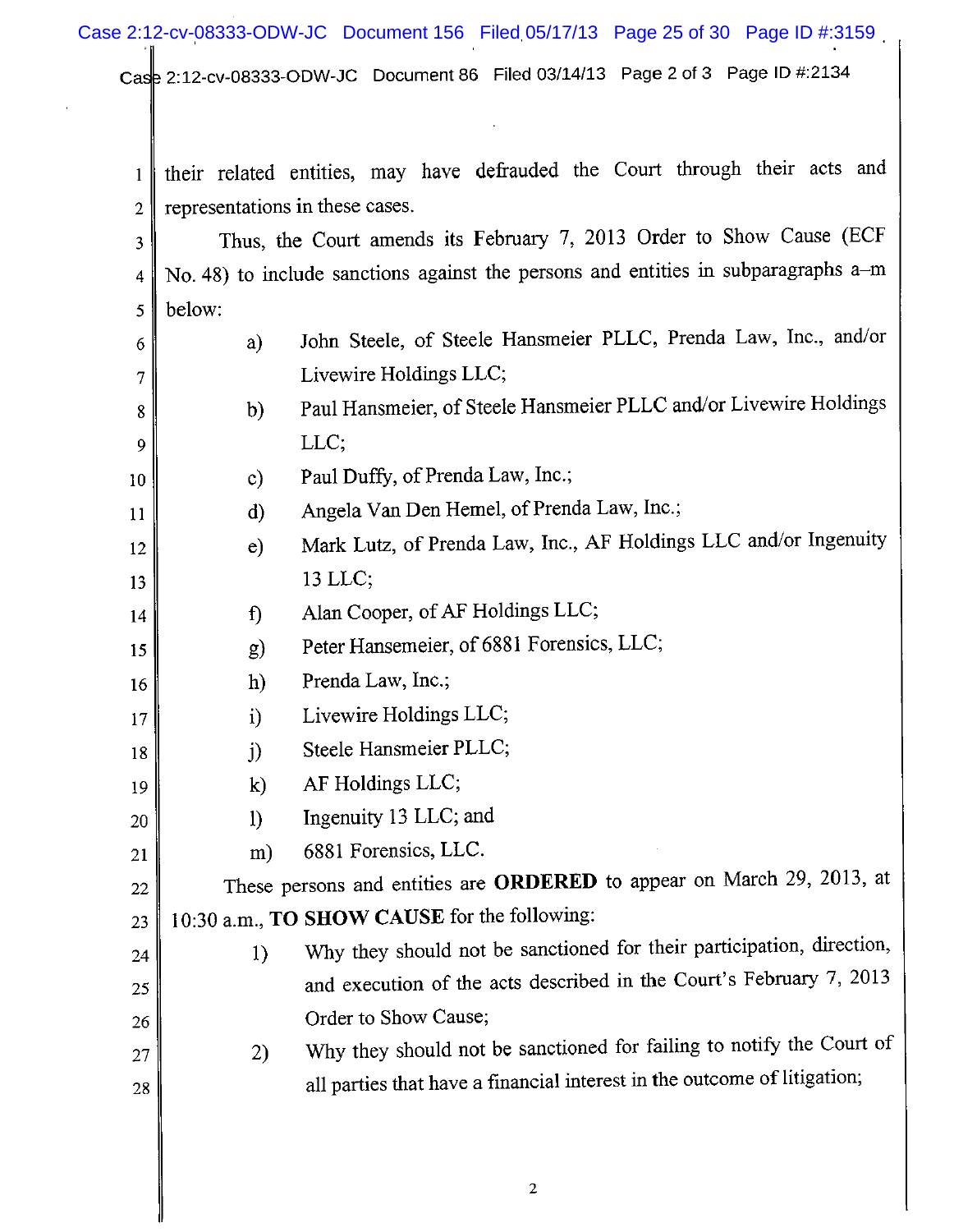- Why they should not be sanctioned for defrauding the Court by  $3)$ misrepresenting the nature and relationship of the individuals and entities in subparagraphs a-m above;
- Why John Steele and Paul Hansmeier should not be sanctioned for  $4)$ failing to make a pro hac vice appearance before the Court, given their involvement as "senior attorneys" in the cases; and
- Why the individuals in subparagraphs a-g above should not be  $5)$ sanctioned for contravening the Court's March 5, 2013 Order (ECF No. 66) and failing to appear on March 11, 2013.

Gibbs is ORDERED to serve a copy of this order on the persons and entities in 10 subparagraphs a-m above by March 15, 2013, and must file proofs of service with the 11 Court by March 18, 2013. Gibbs is further ORDERED to appear on March 29, 2013,  $12$ at 10:30 a.m. 13

No other parties are required to appear on March 29, 2013. If so desired, 14 Morgan E. Pietz and Nicholas R. Ranallo may appear on behalf of Defendant Doe. 15

Should the persons and entities in subparagraphs a-m above not appear on 16 March 29, 2013, the Court is prepared to draw reasonable inferences concerning their  $17$ conduct in the cases before the Court, including any inferences derived from their 18 failure to appear. Failure to comply with this order will result in the imposition of 19 sanctions. 20

21

22

23

24

25

26

27

28

 $\mathbf{1}$ 

 $\overline{2}$ 

3

 $\overline{\mathbf{4}}$ 

5

6

 $\overline{7}$ 

8

9

IT IS SO ORDERED.

March 14, 2013

WRIGHT. II **UNITED STATES DISTRICT JUDGE**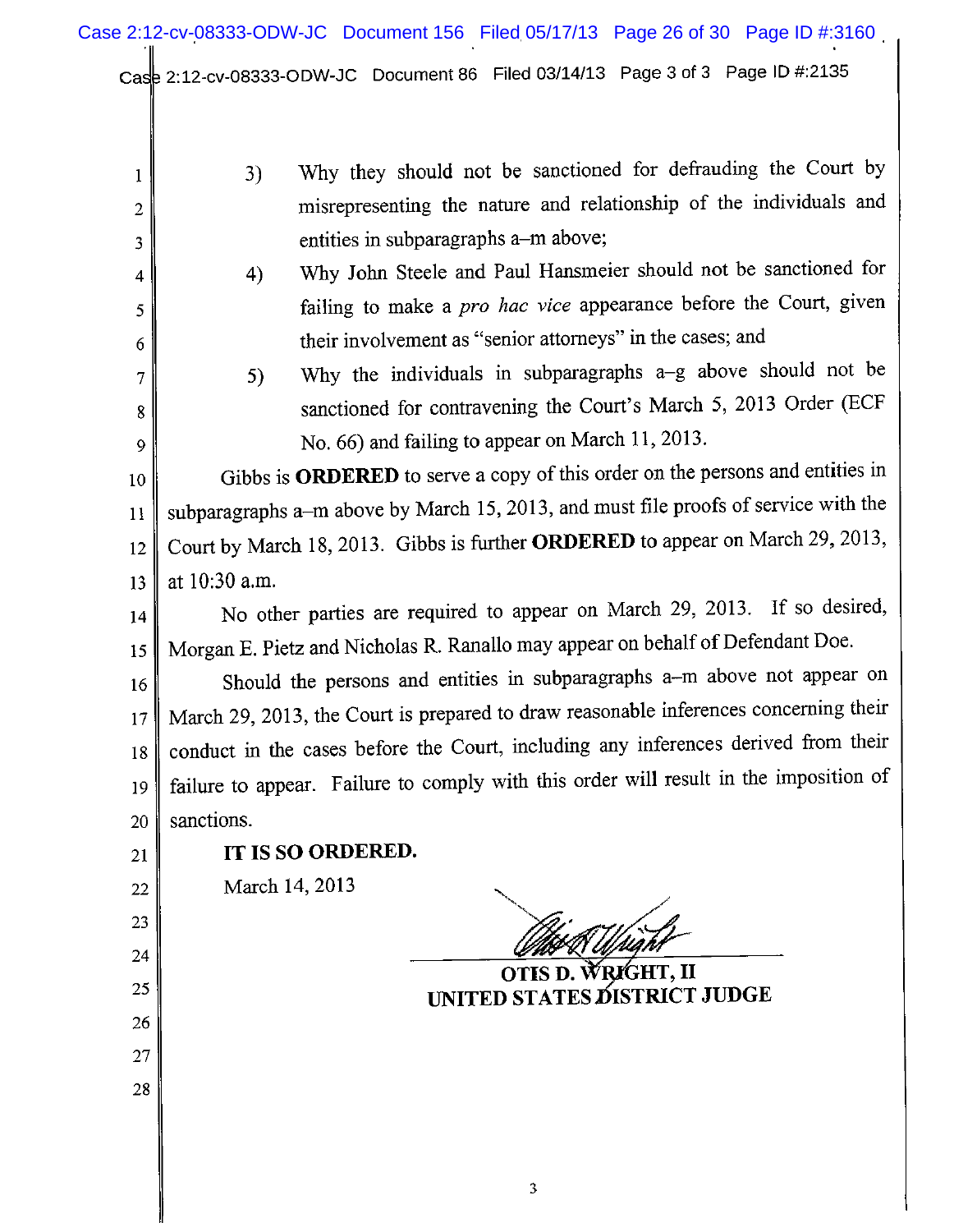Case 2:12-cv-08333-ODW-JC Document 156 Filed 05/17/13 Page 27 of 30 Page ID #:3161

 $\hat{\boldsymbol{\theta}}$  , and  $\hat{\boldsymbol{\theta}}$ 

 $\alpha$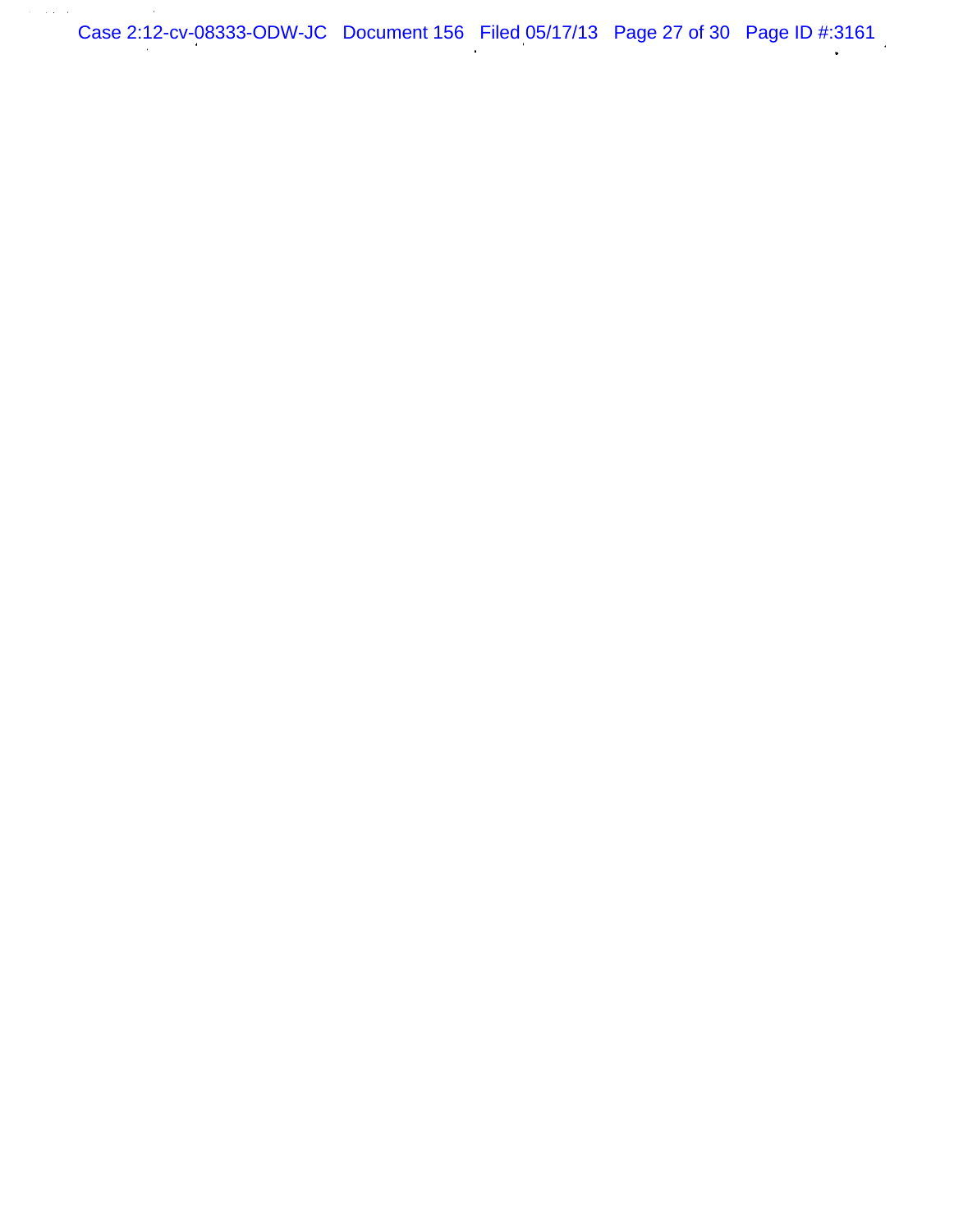Case 2:12-cv-08333-ODW-JC Document 156 Filed 05/17/13 Page 28 of 30 Page ID #:3162

### **EXHIBIT D**

## Case No.: 2:12-cv-08333-ODW-JC

# Dkt. Entry 66

 $\sim$ 

 $\sim$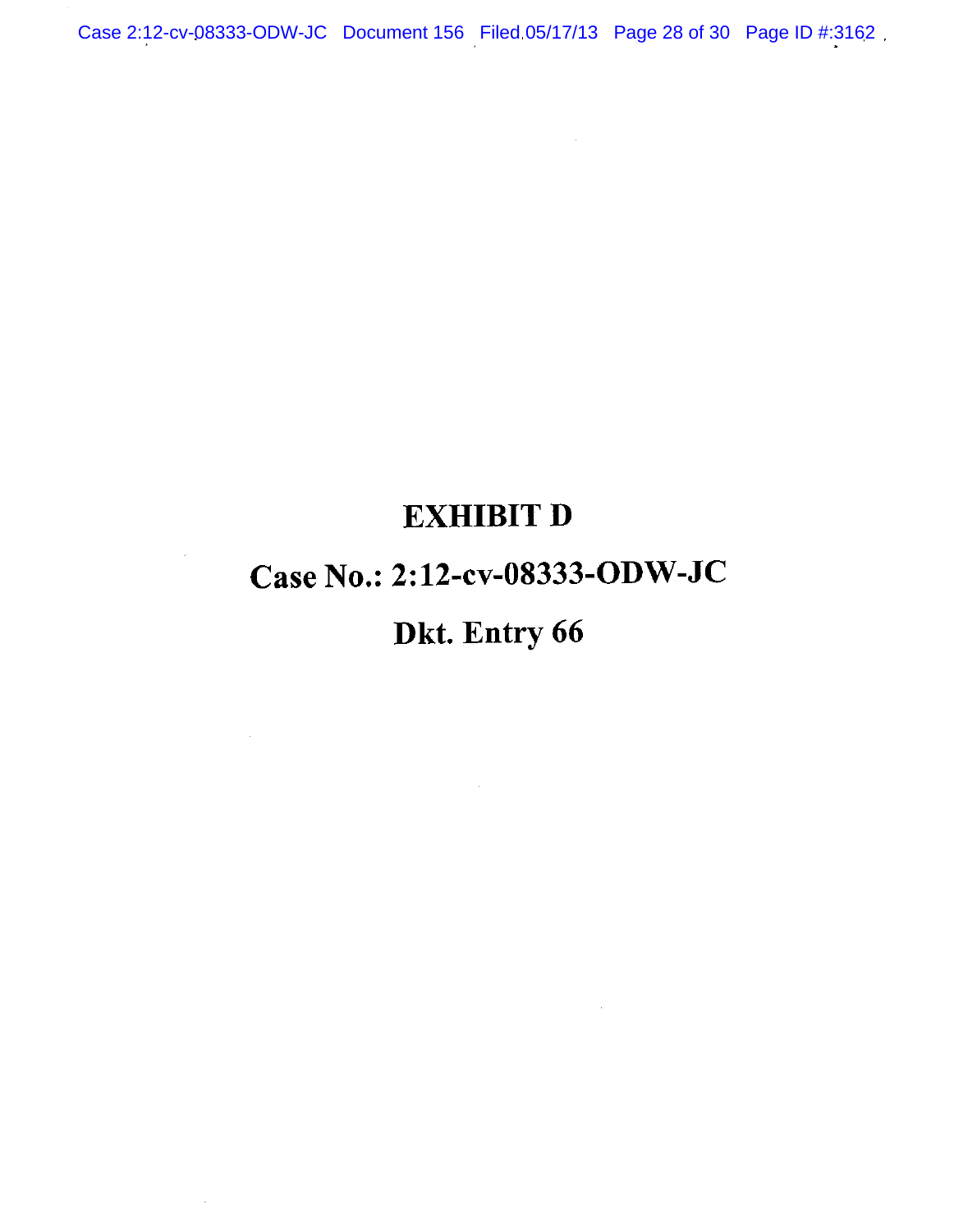|          |                                                                      |                                                             | Case 2:12-cv-08333-ODW-JC Document 156 Filed 05/17/13 Page 29 of 30 Page ID #:3163 |  |
|----------|----------------------------------------------------------------------|-------------------------------------------------------------|------------------------------------------------------------------------------------|--|
|          |                                                                      |                                                             | Case 2:12-cv-08333-ODW-JC Document 66 Filed 03/05/13 Page 1 of 2 Page ID #:1292    |  |
|          |                                                                      |                                                             |                                                                                    |  |
|          |                                                                      |                                                             |                                                                                    |  |
| 1        |                                                                      |                                                             |                                                                                    |  |
| 2        |                                                                      |                                                             |                                                                                    |  |
| 3        |                                                                      |                                                             |                                                                                    |  |
| 4        |                                                                      |                                                             |                                                                                    |  |
| 5        |                                                                      |                                                             |                                                                                    |  |
| 6        |                                                                      |                                                             |                                                                                    |  |
| 7        |                                                                      |                                                             | UNITED STATES DISTRICT COURT                                                       |  |
| 8        |                                                                      |                                                             | <b>CENTRAL DISTRICT OF CALIFORNIA</b>                                              |  |
| 9        |                                                                      |                                                             | Case Nos. 2:12-cv-8333-ODW(JCx)                                                    |  |
| 10       | INGENUITY 13 LLC,                                                    |                                                             | <b>ORDER</b>                                                                       |  |
| 11       | V.                                                                   | Plaintiff,                                                  |                                                                                    |  |
| 12       | JOHN DOE,                                                            |                                                             |                                                                                    |  |
| 13       |                                                                      | Defendant.                                                  |                                                                                    |  |
| 14<br>15 |                                                                      |                                                             | In light of the parties' recent representations made in response to the Court's    |  |
| 16       |                                                                      | Order to Show Cause, the Court hereby orders the following: |                                                                                    |  |
| 17       | $\bf{1}$                                                             |                                                             | The following persons are hereby ORDERED to appear on March 11,                    |  |
| 18       | 2013, at 1:30 p.m.:                                                  |                                                             |                                                                                    |  |
| 19       | John Steele, of Steele Hansmeier PLLC and/or Livewire Holdings<br>a) |                                                             |                                                                                    |  |
| 20       | LLC;                                                                 |                                                             |                                                                                    |  |
| 21       | Paul Hansmeier, of Steele Hansmeier PLLC and/or Livewire<br>b)       |                                                             |                                                                                    |  |
| 22       |                                                                      | Holdings LLC;                                               |                                                                                    |  |
| 23       | $\mathbf{c})$                                                        | Paul Duffy, of Prenda Law, Inc.;                            |                                                                                    |  |
| 24       | $\mathbf{d}$                                                         | Angela Van Den Hemel, of Prenda Law, Inc.;                  |                                                                                    |  |
| 25       | Mark Lutz, CEO of AF Holdings LLC and Ingenuity 13 LLC;<br>e)        |                                                             |                                                                                    |  |
| 26       | f                                                                    | Alan Cooper, of AF Holdings LLC;                            |                                                                                    |  |
| 27       | g)                                                                   |                                                             | Peter Hansemeier of 6881 Forensics, LLC; and                                       |  |
| 28       | h)                                                                   |                                                             | Alan Cooper, of 2170 Highway 47 North, Isle, MN 56342.                             |  |
|          |                                                                      |                                                             |                                                                                    |  |